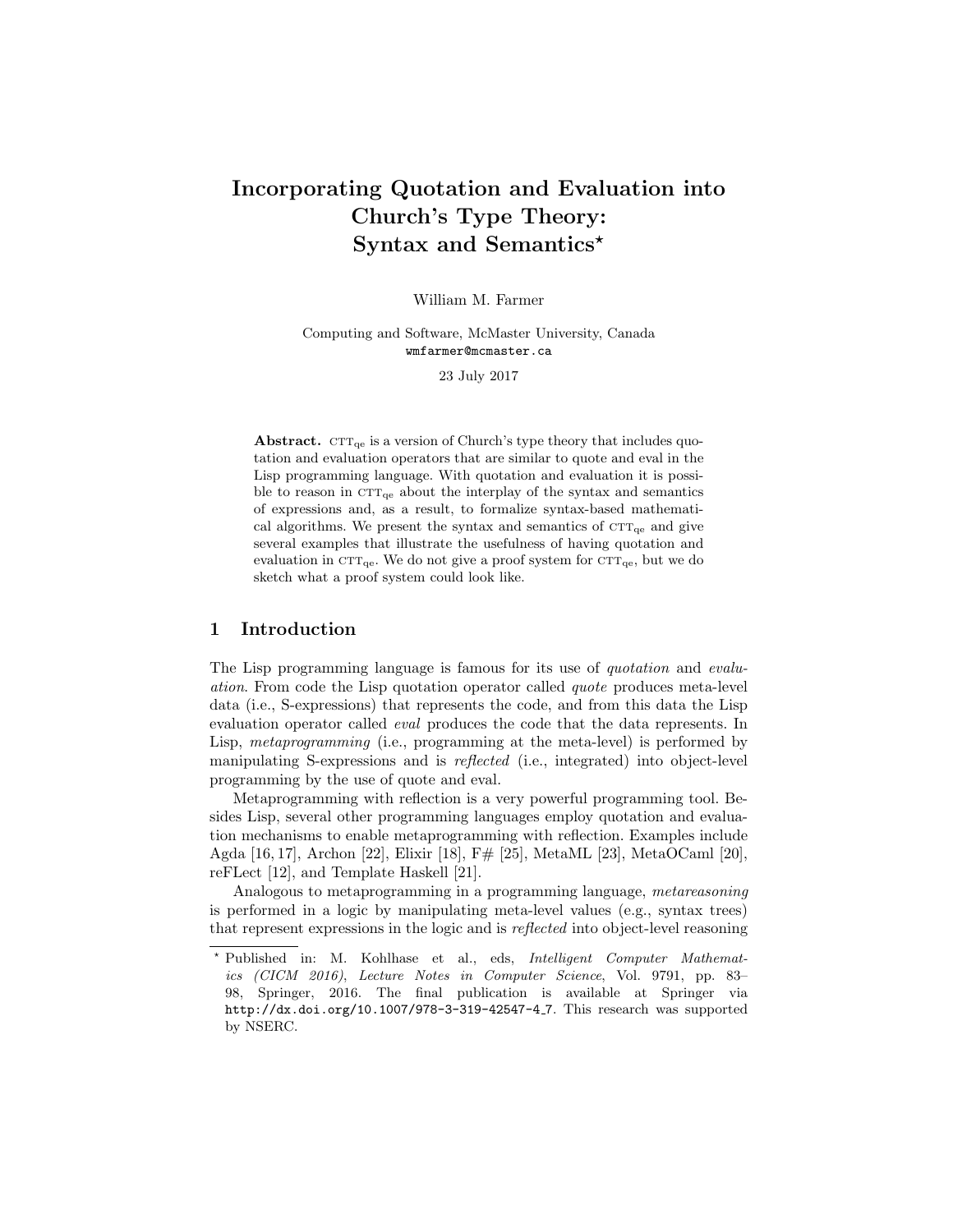using quotation and evaluation<sup>1</sup> mechanisms  $[6]$ . In proof assistants like Coq and Agda, metareasoning with reflection is implemented in the logic by defining an infrastructure consisting of  $(1)$  an *inductive type of syntactic values* that represent certain object-level expressions, (2) an informal quotation operator that maps these object-level expressions to syntactic values, and (3) a formal evaluation operator that maps syntactic values to the values of the object-level expressions that they represent [4, 10, 26]. Metareasoning with reflection is used for formalizing metalogical techniques and incorporating symbolic computation into proof assistants [4, 8, 10, 13, 26].

The metareasoning and reflection infrastructures that have been employed in today's proof assistants are local in the sense that the syntactic values of the inductive type represent only a subset of the expressions of the logic, the quotation operator can only be applied to these expressions, and the evaluation operator can only be applied to the syntactic values of the inductive type. Can metareasoning with reflection be implemented in a traditional logic like firstorder logic or simple type theory using a global infrastructure with quotation and evaluation operators like Lisp's quote and eval? This is largely an open question. As far as we know, there is no readily implementable version of a traditional logic that admits global quotation and evaluation. We have proposed a version of NBG set theory named Chiron [7] and a version of Alonzo Church's type theory  $[5]^2$  named  $\mathcal{Q}_0^{\text{uqe}}$  [9] that include global quotation and evaluation operators, but these logics have a high level of complexity and are not easy to implement.

Many challenging problems face the logic engineer who seeks to incorporate global quotation and evaluation into a traditional logic. The three problems that most concern us are the following. We will write the quotation and evaluation operators applied to an expression e as  $\lceil e \rceil$  and  $\lceil e \rceil$ , respectively.

- 1. Evaluation Problem. An evaluation operator is applicable to syntactic values that represent formulas and thus is effectively a truth predicate. Hence, by the proof of Alfred Tarski's theorem on the undefinability of truth [24], if the evaluation operator is total in the context of a sufficiently strong theory like first-order Peano arithmetic, then it is possible to express the liar paradox using the quotation and evaluation operators. Therefore, the evaluation operator must be partial and the law of disquotation cannot hold universally (i.e., for some expressions  $e, \lbrack\lbrack e \rbrack \rbrack \neq e$ ). As a result, reasoning with evaluation is cumbersome and leads to undefined expressions.
- 2. Variable Problem. The variable x is not free in the expression  $x + 3$  (or in any quotation). However, x is free in  $\lbrack \lbrack \lbrack x+3 \rbrack \rbrack$  because  $\lbrack \lbrack \lbrack x+3 \rbrack \rbrack = x + 3$ . If the value of a constant c is  $\lceil x + 3 \rceil$ , then x is free in  $\lceil c \rceil$  because  $\lceil c \rceil$  =  $T[x + 3] = x + 3$ . Hence, in the presence of an evaluation operator, whether or not a variable is free in an expression may depend on the values of the expression's components. As a consequence, the substitution of an expression

<sup>&</sup>lt;sup>1</sup> Evaluation in this context is also called unquoting, interpretation, dereferencing, and dereification.

 $^2$  Church's type theory is a version of simple type theory with lambda notation.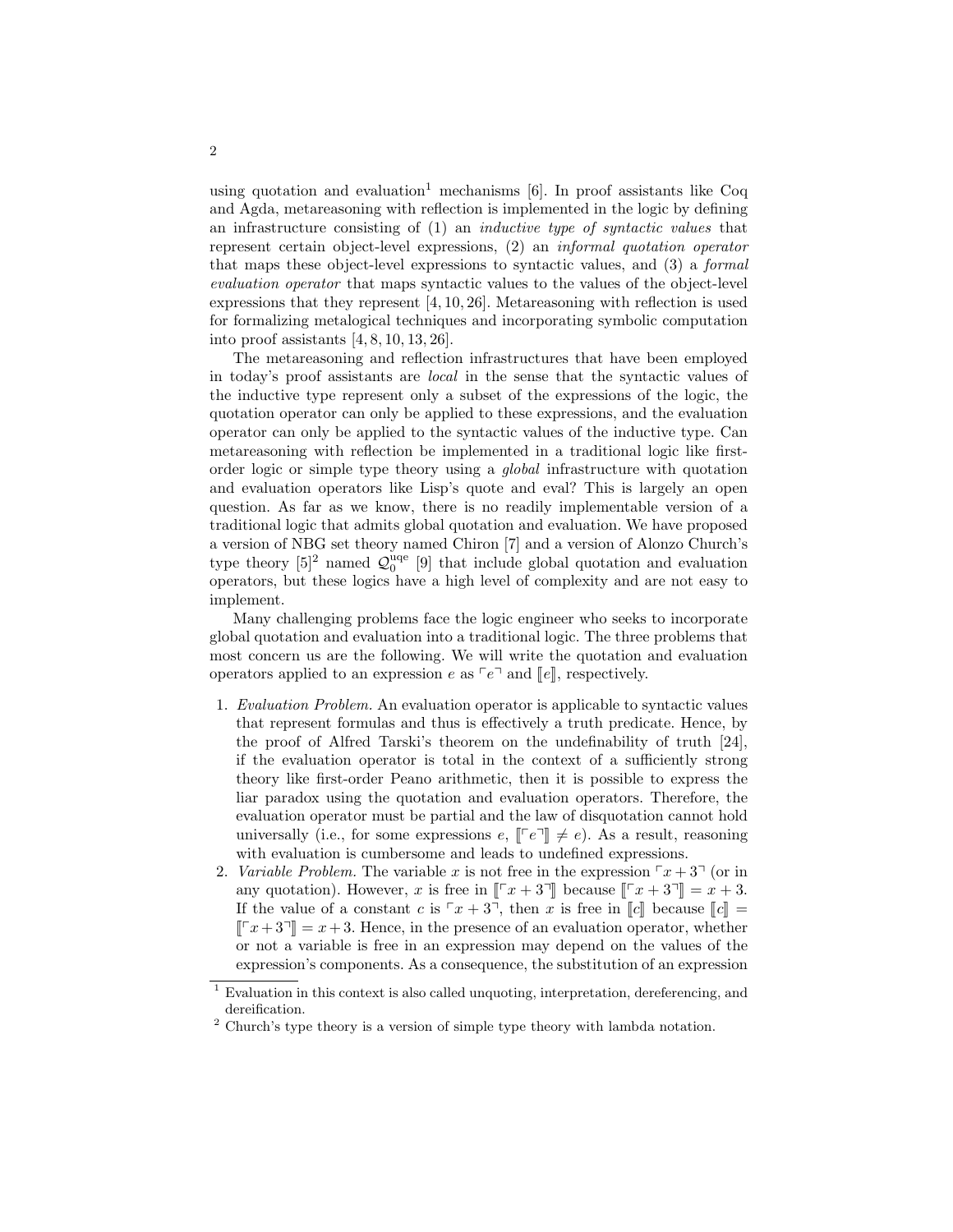for the free occurrences of a variable in another expression depends on the semantics (as well as the syntax) of the expressions involved and must be integrated with the proof system of the logic. That is, a logic with quotation and evaluation requires a semantics-dependent form of substitution in which side conditions, like whether a variable is free in an expression, are proved within the proof system. This is a major departure from traditional logic.

3. Double Substitution Problem. By the semantics of evaluation, the value of  $\llbracket e \rrbracket$  is the *value* of the expression whose syntax tree is represented by the value of e. Hence the semantics of evaluation involves a double valuation (see condition 6 of the definition of a model in section 3.3). If the value of a variable x is  $\lceil x \rceil$ , then  $\lceil x \rceil = \lceil x \rceil = x = \lceil x \rceil$ . Hence the substitution of  $\lceil x \rceil$ for x in  $\llbracket x \rrbracket$  requires one substitution inside the argument of the evaluation operator and another substitution after the evaluation operator is eliminated. This double substitution is another major departure from traditional logic.

 $CTT_{qe}$  is a version of Church's type theory [5] with quotation and evaluation that overcomes these three problems. It is much simpler than  $\mathcal{Q}_0^{\text{uqe}}$  since (1) the quotation operator can only be applied to expressions that do not contain the evaluation operator and (2) substitution is not a logical constant (applied to syntactic values). Like  $\mathcal{Q}_0^{\text{uqe}}$ , CTT<sub>qe</sub> is based on  $\mathcal{Q}_0$  [2], Peter Andrews' version of Church's type theory. In this paper, we present the syntax and semantics of  $\text{CTT}_{\text{ge}}$  and give several examples that illustrate the usefulness of having quotation and evaluation in  $\text{CTT}_{\text{qe}}$ . We do not give a proof system for  $\text{CTT}_{\text{qe}}$ , but we do sketch what a proof system could look like.

# 2 Syntax

The syntax of  $CTT_{qe}$  is very similar to the syntax of  $Q_0$  [2, pp. 210–211].  $CTT_{qe}$ has the syntax of Church's type theory plus an inductive type of syntactic values, a quotation operator, and a typed evaluation operator. Like  $\mathcal{Q}_0$ , the propositional connectives and quantifiers are defined using function application, function abstraction, and equality. For the sake of simplicity,  $CTT_{qe}$  does not contain, as in  $\mathcal{Q}_0$ , a definite description operator or, as in the logic of HOL [11], an indefinite description (choice) operator or type variables.

### 2.1 Types

A type of  $\text{CTT}_{qe}$  is a string of symbols defined inductively by the following formation rules:

- 1. Type of individuals:  $\iota$  is a type.
- 2. Type of truth values: o is a type.
- 3. Type of constructions:  $\epsilon$  is a type.
- 4. Function type: If  $\alpha$  and  $\beta$  are types, then  $(\alpha \rightarrow \beta)$  is a type.<sup>3</sup>

<sup>&</sup>lt;sup>3</sup> In Andrews'  $\mathcal{Q}_0$  [2] and Church's original system [5], the function type  $(\alpha \to \beta)$  is written as  $(\beta \alpha)$ .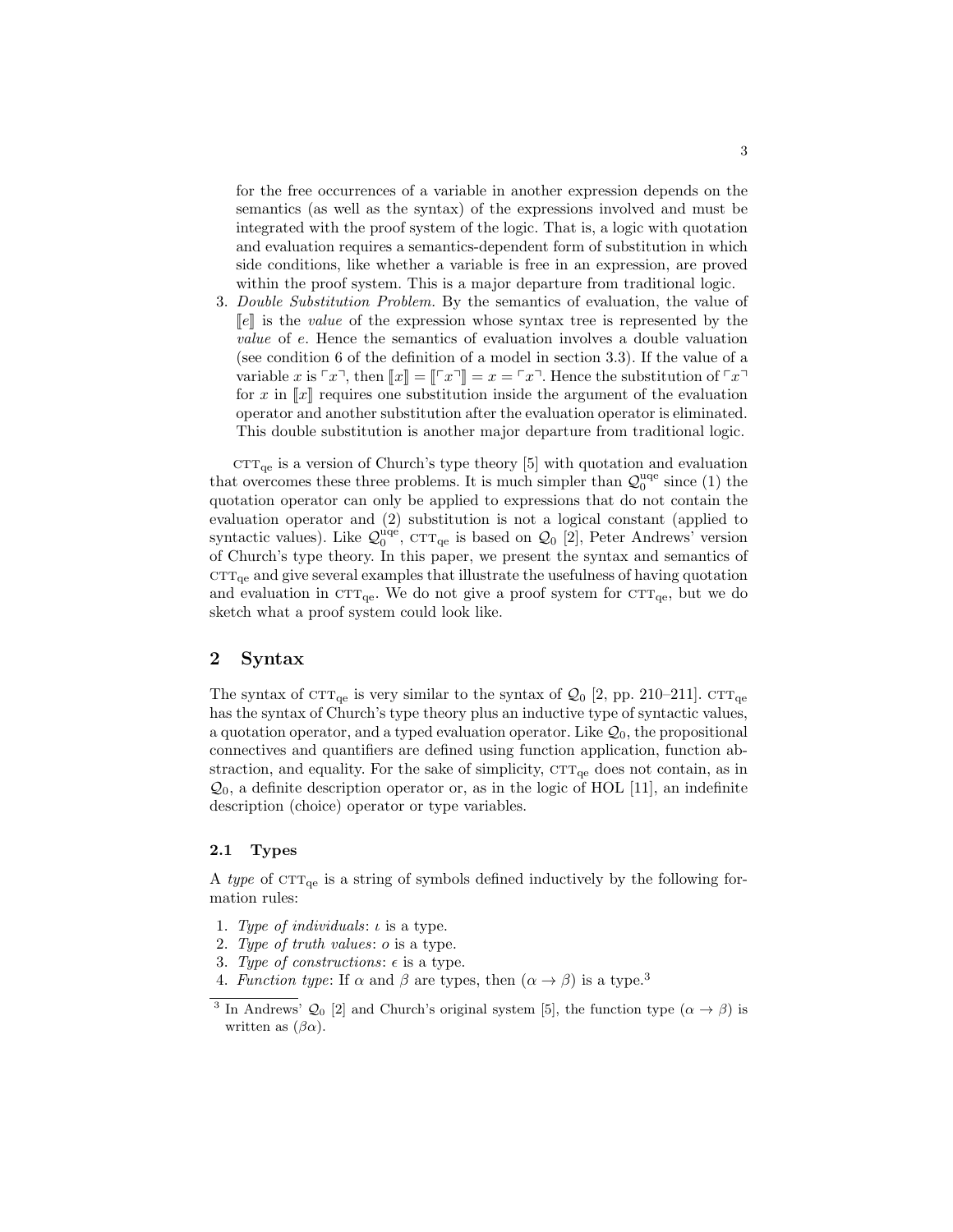Let T denote the set of types of  $CTT_{\text{qe}}$ .  $\alpha, \beta, \gamma, \ldots$  are syntactic variables ranging over types. When there is no loss of meaning, matching pairs of parentheses in types may be omitted. We assume that function type formation associates to the right so that a type of the form  $(\alpha \to (\beta \to \gamma))$  may be written as  $\alpha \to \beta \to \gamma$ .

We will see in the next section that in  $CTT_{qe}$  types are directly assigned to variables and constants and thereby indirectly assigned to expressions.

#### 2.2 Expressions

A typed symbol is a symbol with a subscript from  $\mathcal T$ . Let  $\mathcal V$  be a set of typed symbols such that, for each  $\alpha \in \mathcal{T}$ , V contains denumerably many typed symbols with subscript  $\alpha$ . A variable of type  $\alpha$  of CTT<sub>qe</sub> is a member of V with subscript  $\alpha$ .  $f_{\alpha}$ ,  $g_{\alpha}$ ,  $h_{\alpha}$ ,  $u_{\alpha}$ ,  $v_{\alpha}$ ,  $w_{\alpha}$ ,  $x_{\alpha}$ ,  $y_{\alpha}$ ,  $z_{\alpha}$ , ... are syntactic variables ranging over variables of type  $\alpha$ . We will assume that  $f_{\alpha}, g_{\alpha}, h_{\alpha}, u_{\alpha}, v_{\alpha}, w_{\alpha}, x_{\alpha}, y_{\alpha}, z_{\alpha}, \ldots$ are actual variables of type  $\alpha$  of CTT<sub>qe</sub>.

Let  $\mathcal C$  be a set of typed symbols disjoint from  $\mathcal V$  that includes the typed symbols in Table 1. A constant of type  $\alpha$  of CTT<sub>qe</sub> is a member of C with subscript  $\alpha$ . The typed symbols in Table 1 are the *logical constants* of  $\text{CTT}_{\text{qe}}$ .  $\mathbf{c}_{\alpha}, \mathbf{d}_{\alpha}, \dots$  are syntactic variables ranging over constants of type  $\alpha$ .

| $\equiv_{\alpha\to\alpha\to\alpha}$ for all $\alpha\in\mathcal{T}$           |  |  |  |
|------------------------------------------------------------------------------|--|--|--|
| is-var $_{\epsilon\rightarrow o}$                                            |  |  |  |
| is-con $_{\epsilon\rightarrow o}$                                            |  |  |  |
| $app_{\epsilon \to \epsilon \to \epsilon}$                                   |  |  |  |
| $\mathsf{abs}_{\epsilon \to \epsilon \to \epsilon}$                          |  |  |  |
| quo $_{\epsilon\rightarrow\epsilon}$                                         |  |  |  |
| is-expr $_{\epsilon\rightarrow o}^{\alpha}$ for all $\alpha \in \mathcal{T}$ |  |  |  |

Table 1. Logical Constants

An expression of type  $\alpha$  of CTT<sub>qe</sub> is a string of symbols defined inductively by the formation rules below.  $\mathbf{A}_{\alpha}, \mathbf{B}_{\alpha}, \mathbf{C}_{\alpha}, \dots$  are syntactic variables ranging over expressions of type  $\alpha$ . An expression is *eval-free* if it is constructed using just the first five formation rules.

- 1. *Variable:*  $\mathbf{x}_{\alpha}$  is an expression of type  $\alpha$ .
- 2. Constant:  $\mathbf{c}_{\alpha}$  is an expression of type  $\alpha$ .
- 3. Function application:  $(\mathbf{F}_{\alpha \to \beta} \mathbf{A}_{\alpha})$  is an expression of type  $\beta$ .
- 4. Function abstraction:  $(\lambda \mathbf{x}_{\alpha} \cdot \mathbf{B}_{\beta})$  is an expression of type  $\alpha \rightarrow \beta$ .
- 5. Quotation:  $\mathbf{A}_{\alpha}$ <sup> $\top$ </sup> is an expression of type  $\epsilon$  if  $\mathbf{A}_{\alpha}$  is eval-free.
- 6. Evaluation:  $[\![\mathbf{A}_{\epsilon}]\!]_{\mathbf{B}_{\beta}}$  is an expression of type  $\beta$ .

The purpose of the second component  $\mathbf{B}_{\beta}$  in an evaluation  $[\![\mathbf{A}_{\epsilon}]\!]_{\mathbf{B}_{\beta}}$  is to establish the type of the evaluation  $\Lambda$  formula is an expression of type  $\alpha$ . When there is the type of the evaluation. A formula is an expression of type o. When there is no loss of meaning, matching pairs of parentheses in expressions may be omitted.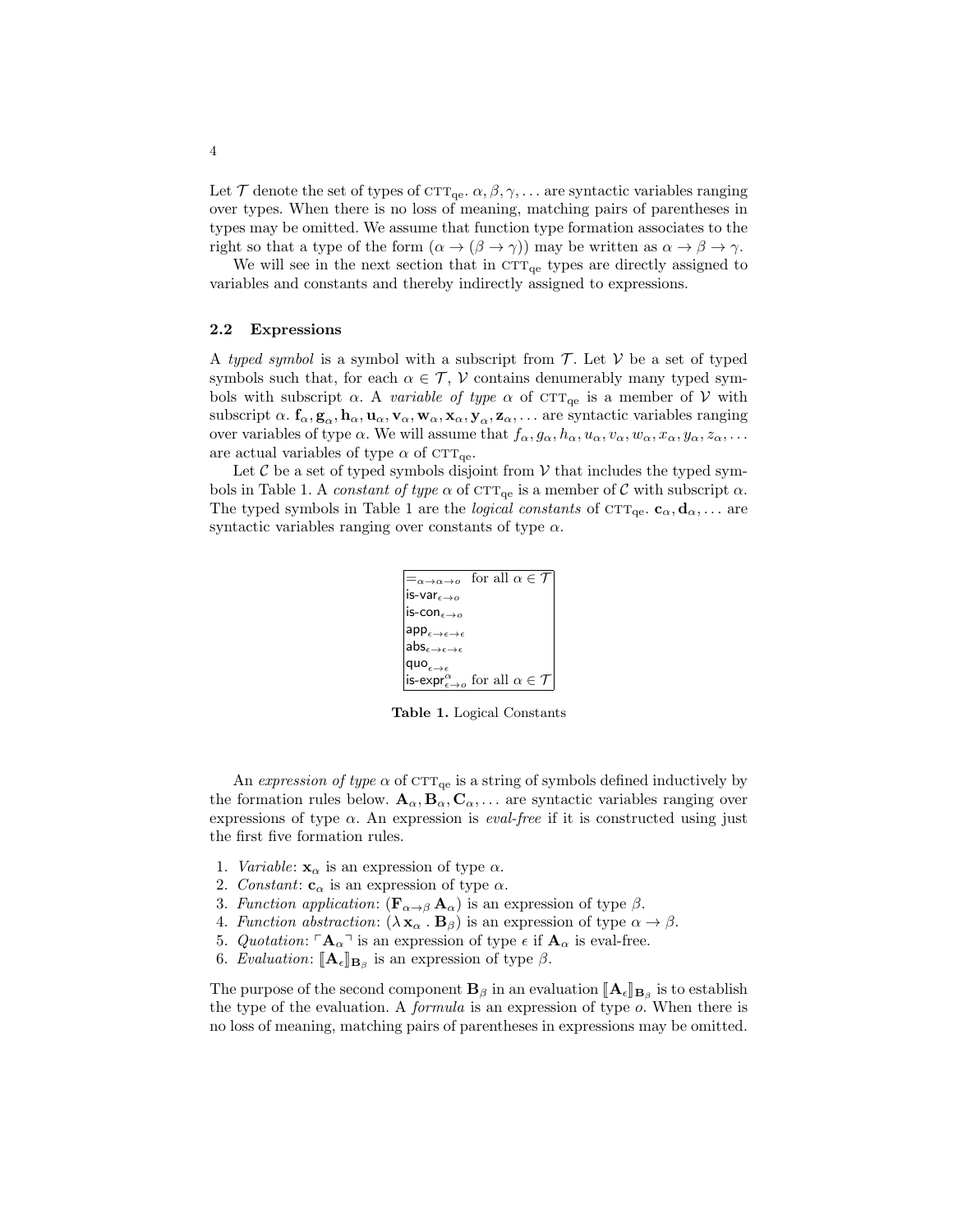We assume that function application formation associates to the left so that an expression of the form  $((\mathbf{G}_{\alpha \to \beta \to \gamma} \mathbf{A}_{\alpha}) \mathbf{B}_{\beta})$  may be written as  $\mathbf{G}_{\alpha \to \beta \to \gamma} \mathbf{A}_{\alpha} \mathbf{B}_{\beta}$ .

#### 2.3 Constructions

A construction of  $\text{CTT}_{\text{qe}}$  is an expression of type  $\epsilon$  defined inductively as follows:

- 1.  $\lceil \mathbf{x}_{\alpha} \rceil$  is a construction.
- 2.  $\lceil \mathbf{c}_\alpha \rceil$  is a construction.
- 3. If  $A_{\epsilon}$  and  $B_{\epsilon}$  are constructions, then  $app_{\epsilon \to \epsilon \to \epsilon} A_{\epsilon} B_{\epsilon}$ ,  $abs_{\epsilon \to \epsilon \to \epsilon} A_{\epsilon} B_{\epsilon}$ , and quo $_{\epsilon\rightarrow\epsilon}$  A<sub> $\epsilon$ </sub> are constructions.

The set of constructions is thus an inductive type whose base elements are quotations of variables and constants and whose constructors are  $app_{\epsilon\to\epsilon\to\epsilon}$ ,  $abs_{\epsilon\to\epsilon\to\epsilon}$ , and  $\mathsf{quo}_{\epsilon \to \epsilon}$ . We will call these three constants *syntax constructors*.

Let  $\mathcal E$  be the function mapping eval-free expressions to constructions that is defined inductively as follows:

1.  $\mathcal{E}(\mathbf{x}_{\alpha}) = \lceil \mathbf{x}_{\alpha} \rceil$ . 2.  $\mathcal{E}(\mathbf{c}_{\alpha}) = \lceil \mathbf{c}_{\alpha} \rceil$ . 3.  $\mathcal{E}(\mathbf{F}_{\alpha \to \beta} \mathbf{A}_{\alpha}) = \text{app}_{\epsilon \to \epsilon \to \epsilon} \mathcal{E}(\mathbf{F}_{\alpha \to \beta}) \mathcal{E}(\mathbf{A}_{\alpha}).$ 4.  $\mathcal{E}(\lambda \mathbf{x}_{\alpha} \cdot \mathbf{B}_{\beta}) = \mathsf{abs}_{\epsilon \to \epsilon \to \epsilon} \mathcal{E}(\mathbf{x}_{\alpha}) \mathcal{E}(\mathbf{B}_{\beta}).$ 5.  $\mathcal{E}(\ulcorner \mathbf{A}_\alpha \urcorner) = \text{quo}_{\epsilon \to \epsilon} \mathcal{E}(\mathbf{A}_\alpha).$ 

 $\mathcal E$  is clearly injective. When  $\mathbf A_\alpha$  is eval-free,  $\mathcal E(\mathbf A_\alpha)$  is a construction that represents the syntax tree of  $\mathbf{A}_{\alpha}$ . That is,  $\mathcal{E}(\mathbf{A}_{\alpha})$  is a syntactic value that represents how  $\mathbf{A}_{\alpha}$  is syntactically constructed. For every eval-free expression, there is a construction that represents its syntax tree, but not every construction represents the syntax tree of an eval-free expression. For example,  $app_{\epsilon \to \epsilon \to \epsilon} \rceil x_\alpha \rceil \rceil x_\alpha$ represents the syntax tree of  $(\mathbf{x}_{\alpha}, \mathbf{x}_{\alpha})$  which is not an expression of CTT<sub>qe</sub> since the types are mismatched. A construction is *proper* if it is in the range of  $\mathcal{E}$ , i.e., it represents the syntax tree of an eval-free expression.

The five kinds of eval-free expressions and the syntactic values that represent their syntax trees are given in Table 2.

| Kind                 | Syntax                                                 | <b>Syntactic Values</b>                                                                                                 |
|----------------------|--------------------------------------------------------|-------------------------------------------------------------------------------------------------------------------------|
| <i>Nariable</i>      | $\mathbf{x}_{\alpha}$                                  | $\mathsf{L}_{\mathbf{X}_\alpha}$                                                                                        |
| Constant             | $\mathbf{c}_{\alpha}$                                  | $\mathbf{C}_{\alpha}$                                                                                                   |
| Function application | ${\bf F}_{\alpha\rightarrow\beta}{\bf A}_{\alpha}$     | $\sup_{\epsilon \to \epsilon \to \epsilon} \mathcal{E}(\mathbf{F}_{\alpha \to \beta}) \mathcal{E}(\mathbf{A}_{\alpha})$ |
| Function abstraction | $\lambda$ $\mathbf{x}_{\alpha}$ . $\mathbf{B}_{\beta}$ | abs $_{\epsilon\to\epsilon\to\epsilon}$ $\mathcal{E}(\mathbf{x}_{\alpha})$ $\mathcal{E}(\mathbf{B}_{\beta})$            |
| Quotation            | ${}^{\sqcap}{\bf A}_\alpha{}^{\sqcap}$                 | quo $_{\epsilon\rightarrow\epsilon}$ $\mathcal{E}(\mathbf{A}_{\alpha})$                                                 |

Table 2. Five Kinds of Eval-Free Expressions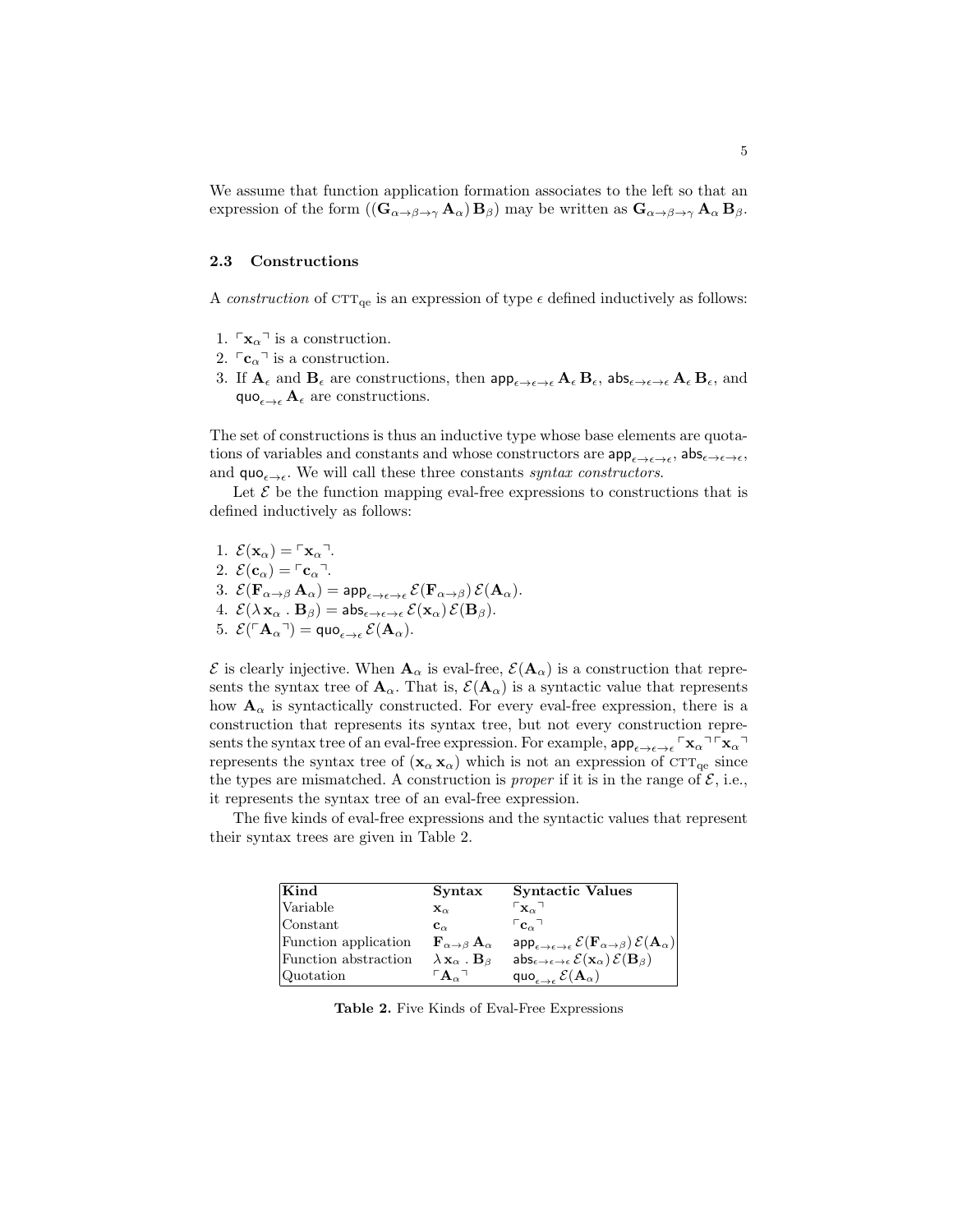### 2.4 Definitions and Abbreviations

As Andrews does in [2, p. 212], we introduce in Table 3 several defined logical constants and abbreviations. The former includes constants for true and false and the propositional connectives. The latter includes notation for equality, the propositional connectives, universal and existential quantification, and a simplified notation for evaluations.

| $(\mathbf{A}_{\alpha} = \mathbf{B}_{\alpha})$        | stands for | $\equiv_{\alpha\rightarrow\alpha\rightarrow\rho} A_{\alpha} B_{\alpha}$ .                                   |
|------------------------------------------------------|------------|-------------------------------------------------------------------------------------------------------------|
| $T_{\alpha}$                                         | stands for | $=_{o\rightarrow o\rightarrow o} = \equiv_{o\rightarrow o\rightarrow o}.$                                   |
| $F_{\alpha}$                                         | stands for | $(\lambda x_o \cdot T_o) = (\lambda x_o \cdot x_o).$                                                        |
| $(\forall \mathbf{x}_{\alpha} \ . \ \mathbf{A}_{o})$ | stands for | $(\lambda \mathbf{x}_{\alpha} \cdot T_{\alpha}) = (\lambda \mathbf{x}_{\alpha} \cdot \mathbf{A}_{\alpha}).$ |
| $\wedge_{o\rightarrow o\rightarrow o}$               | stands for | $\lambda x_0$ . $\lambda y_0$ .                                                                             |
|                                                      |            | $((\lambda g_{o\rightarrow o\rightarrow o}\cdot g_{o\rightarrow o\rightarrow o}T_oT_o)=$                    |
|                                                      |            | $(\lambda g_{o\rightarrow o\rightarrow o}\cdot g_{o\rightarrow o\rightarrow o}\,x_o\,y_o)).$                |
| $(\mathbf{A}_o \wedge \mathbf{B}_o)$                 | stands for | $\wedge_{\alpha\to\alpha\to\alpha} A_{\alpha} B_{\alpha}$ .                                                 |
| $\supset_{\alpha\to\alpha\to\alpha}$                 | stands for | $\lambda x_o \cdot \lambda y_o \cdot (x_o = (x_o \wedge y_o)).$                                             |
| $(A_o \supset B_o)$                                  | stands for | $\supset_{o\to o\to o} A_o B_o.$                                                                            |
| $\neg$ <sub>0</sub> $\rightarrow$ <sub>0</sub>       | stands for | $=_{\alpha\rightarrow\alpha\rightarrow\alpha}F_{\alpha}$ .                                                  |
| $(\neg A_o)$                                         | stands for | $\neg_{\alpha\rightarrow\alpha}A_{\alpha}$ .                                                                |
| $\vee_{o\rightarrow o\rightarrow o}$                 | stands for | $\lambda x_o \cdot \lambda y_o$ . $\neg(\neg x_o \wedge \neg y_o)$ .                                        |
| $(\mathbf{A}_o \vee \mathbf{B}_o)$                   | stands for | $\vee_{a\rightarrow a\rightarrow a}$ $\mathbf{A}_{a}$ $\mathbf{B}_{a}$ .                                    |
| $(\exists \mathbf{x}_{\alpha} \ . \ \mathbf{A}_{o})$ | stands for | $\neg(\forall \mathbf{x}_{\alpha} \cdot \neg \mathbf{A}_{o}).$                                              |
| $\ \mathbf{A}_{\epsilon}\ _{\beta}$                  | stands for | $[\![ {\bf A}_\epsilon]\!]_{{\bf B}_\beta}.$                                                                |
|                                                      |            |                                                                                                             |

Table 3. Definitions and Abbreviations

# 3 Semantics

The semantics of  $CTT_{qe}$  extends the semantics of  $Q_0$  [2, pp. 238–239] by defining the domain of the type  $\epsilon$  and what quotations and evaluations mean.

### 3.1 Frames

A frame of  $\text{CTT}_{\text{qe}}$  is a collection  $\{D_{\alpha} \mid \alpha \in \mathcal{T}\}\$  of domains such that:

- 1.  $D_t$  is a nonempty set of values (called *individuals*).
- 2.  $D_o = \{T, F\}$ , the set of standard truth values.
- 3.  $D_{\epsilon}$  is the set of *constructions* of CTT<sub>qe</sub>.
- 4. For  $\alpha, \beta \in \mathcal{T}$ ,  $D_{\alpha \to \beta}$  is the set of total functions from  $D_{\alpha}$  to  $D_{\beta}$ .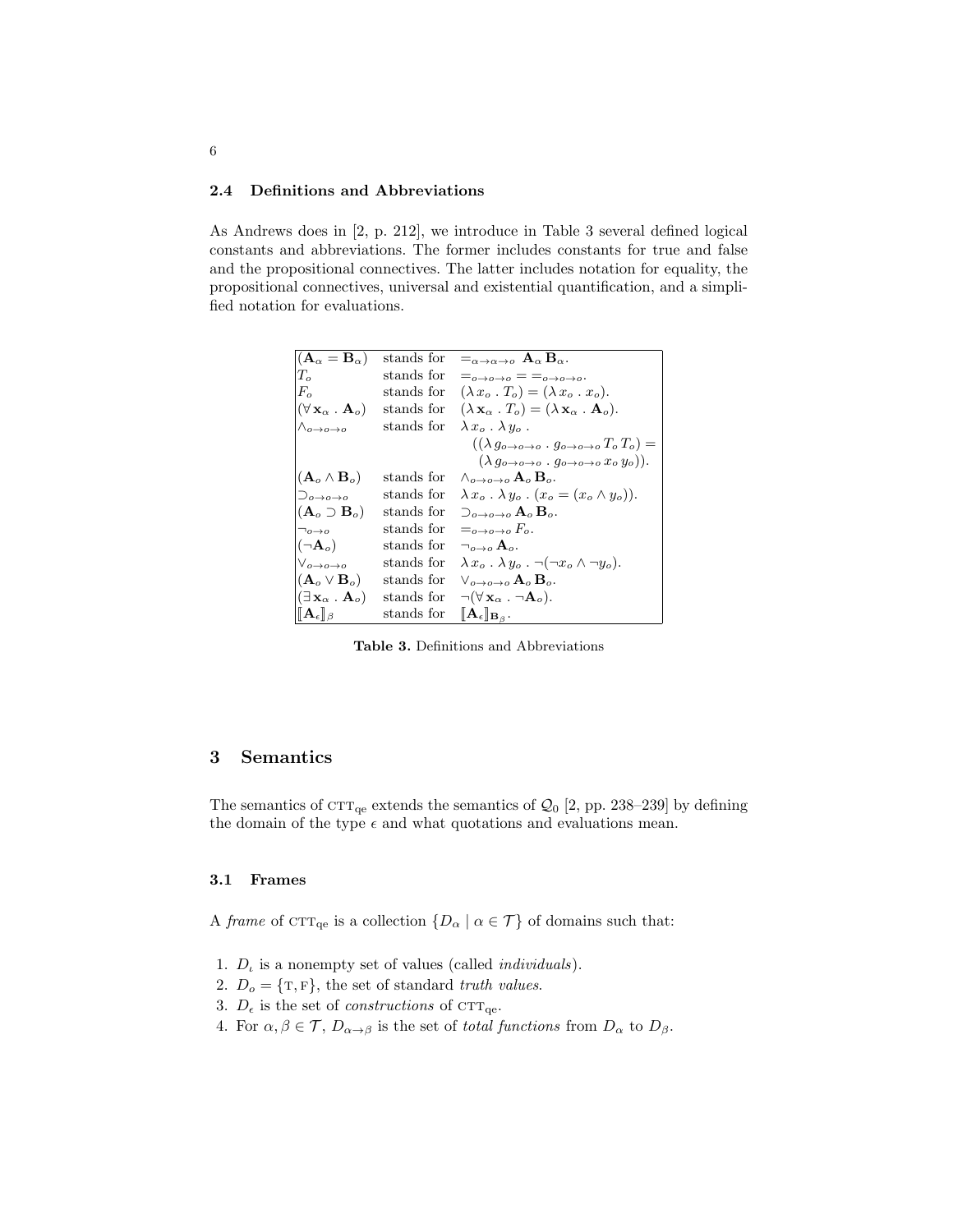#### 3.2 Interpretations

An interpretation of  $\text{CTT}_{\text{qe}}$  is a pair  $({D_{\alpha} | \alpha \in \mathcal{T}}), I$  consisting of a frame and an interpretation function I that maps each constant in C of type  $\alpha$  to an element of  $D_{\alpha}$  such that:

- 1. For all  $\alpha \in \mathcal{T}$ ,  $I(=_{\alpha\to\alpha\to\alpha})$  is the function  $f \in D_{\alpha\to\alpha\to\alpha}$  such that, for all  $d_1, d_2 \in D_\alpha$ ,  $f(d_1)(d_2) = \text{T}$  iff  $d_1 = d_2$ . That is,  $I(\equiv_{\alpha \to \alpha \to \alpha})$  is the identity relation on  $D_{\alpha}$ .
- 2. I(is-var<sub> $\epsilon \to 0$ </sub>) is the function  $f \in D_{\epsilon \to 0}$  such that, for all  $\mathbf{A}_{\epsilon} \in D_{\epsilon}$ ,  $f(\mathbf{A}_{\epsilon}) = \mathrm{T}$ iff  $\mathbf{A}_{\epsilon} = \lceil \mathbf{x}_{\alpha} \rceil$  for some variable  $\mathbf{x}_{\alpha} \in \mathcal{V}$ .
- 3.  $I(\mathsf{is-con}_{\epsilon \to o})$  is the function  $f \in D_{\epsilon \to o}$  such that, for all  $\mathbf{A}_{\epsilon} \in D_{\epsilon}, f(\mathbf{A}_{\epsilon}) = \mathbf{T}$ iff  $\mathbf{A}_{\epsilon} = \lceil \mathbf{c}_{\alpha} \rceil$  for some constant  $\mathbf{c}_{\alpha} \in \mathcal{C}$ .
- 4.  $I(\mathsf{app}_{\epsilon \to \epsilon \to \epsilon})$  is the function  $f \in D_{\epsilon \to \epsilon \to \epsilon}$  such that, for all  $\mathbf{A}_{\epsilon}, \mathbf{B}_{\epsilon} \in D_{\epsilon}$ ,  $f(\mathbf{A}_{\epsilon})(\mathbf{B}_{\epsilon})$  is the construction  $\mathsf{app}_{\epsilon\to\epsilon\to\epsilon}\mathbf{A}_{\epsilon}\mathbf{B}_{\epsilon}$ .
- 5.  $I(\mathsf{abs}_{\epsilon \to \epsilon \to \epsilon})$  is the function  $f \in D_{\epsilon \to \epsilon \to \epsilon}$  such that, for all  $\mathbf{A}_{\epsilon}, \mathbf{B}_{\epsilon} \in D_{\epsilon}$ ,  $f(\mathbf{A}_{\epsilon})(\mathbf{B}_{\epsilon})$  is the construction  $\mathsf{abs}_{\epsilon \to \epsilon \to \epsilon} \mathbf{A}_{\epsilon} \mathbf{B}_{\epsilon}$ .
- 6.  $I(\text{quo}_{\epsilon \to \epsilon})$  is the function  $f \in D_{\epsilon \to \epsilon}$  such that, for all  $\mathbf{A}_{\epsilon} \in D_{\epsilon}, f(\mathbf{A}_{\epsilon})$  is the construction  $\mathsf{quo}_{\epsilon\to\epsilon} \mathbf{A}_\epsilon$ .
- 7. For all  $\alpha \in \mathcal{T}$ ,  $I(\mathsf{is-expr}_{\epsilon \to o}^{\alpha})$  is the function  $f \in D_{\epsilon \to o}$  such that, for all  $A_{\epsilon} \in D_{\epsilon}$ ,  $f(A_{\epsilon}) = T$  iff  $A_{\epsilon} = \mathcal{E}(B_{\alpha})$  for some (eval-free) expression  $B_{\alpha}$ .

**Remark 3.21 (Domain of Constructions)** We would prefer to define  $D_{\epsilon}$  to be the set of proper constructions because we need only proper constructions to represent the syntax trees of eval-free expressions. However, then the natural interpretations of the three syntax constructors —  $app_{\epsilon\to\epsilon\to\epsilon}$ ,  $abs_{\epsilon\to\epsilon\to\epsilon}$ , and  $\mathsf{quo}_{\epsilon \to \epsilon}$  — would be partial functions. Since  $\mathrm{cTT}_{\mathrm{qe}}$  admits only total functions, it is more convenient to allow  $D_{\epsilon}$  to include improper constructions than to interpret the syntax constructors as total functions that represent partial functions.

An assignment into a frame  $\{D_{\alpha} \mid \alpha \in \mathcal{T}\}\$ is a function  $\varphi$  whose domain is V such that, for each variable  $\mathbf{x}_{\alpha}$ ,  $\varphi(\mathbf{x}_{\alpha}) \in D_{\alpha}$ . Given an assignment  $\varphi$ , a variable  $\mathbf{x}_{\alpha}$ , and  $d \in D_{\alpha}$ , let  $\varphi[\mathbf{x}_{\alpha} \mapsto d]$  be the assignment  $\psi$  such that  $\psi(\mathbf{x}_{\alpha}) = d$  and  $\psi(\mathbf{y}_{\beta}) = \varphi(\mathbf{y}_{\beta})$  for all variables  $\mathbf{y}_{\beta} \neq \mathbf{x}_{\alpha}$ . Given an interpretation  $\mathcal{M} = (\{D_{\alpha} \mid \alpha \in \mathcal{T}\}, I)$ , assign $(\mathcal{M})$  is the set of assignments into the frame of M.

#### 3.3 Models

An interpretation  $\mathcal{M} = (\{D_{\alpha} \mid \alpha \in \mathcal{T}, I\})$  is a model for CTT<sub>qe</sub> if there is a binary valuation function  $V^{\mathcal{M}}$  such that, for all assignments  $\varphi \in \mathsf{assign}(\mathcal{M})$  and expressions  $\mathbf{C}_{\gamma}, V^{\mathcal{M}}_{\varphi}(\mathbf{C}_{\gamma}) \in D_{\gamma}$  and each of the following conditions is satisfied:

1. If  $\mathbf{C}_{\gamma} \in \mathcal{V}$ , then  $V^{\mathcal{M}}_{\varphi}(\mathbf{C}_{\gamma}) = \varphi(\mathbf{C}_{\gamma})$ . 2. If  $\mathbf{C}_{\gamma} \in \mathcal{C}$ , then  $V^{\mathcal{M}}_{\varphi}(\mathbf{C}_{\gamma}) = I(\mathbf{C}_{\gamma})$ . 3. If  $\mathbf{C}_{\gamma}$  is  $\mathbf{F}_{\alpha \to \beta} \mathbf{A}_{\alpha}$ , then  $V^{\mathcal{M}}_{\varphi}(\mathbf{C}_{\gamma}) = V^{\mathcal{M}}_{\varphi}(\mathbf{F}_{\alpha \to \beta})(V^{\mathcal{M}}_{\varphi}(\mathbf{A}_{\alpha})).$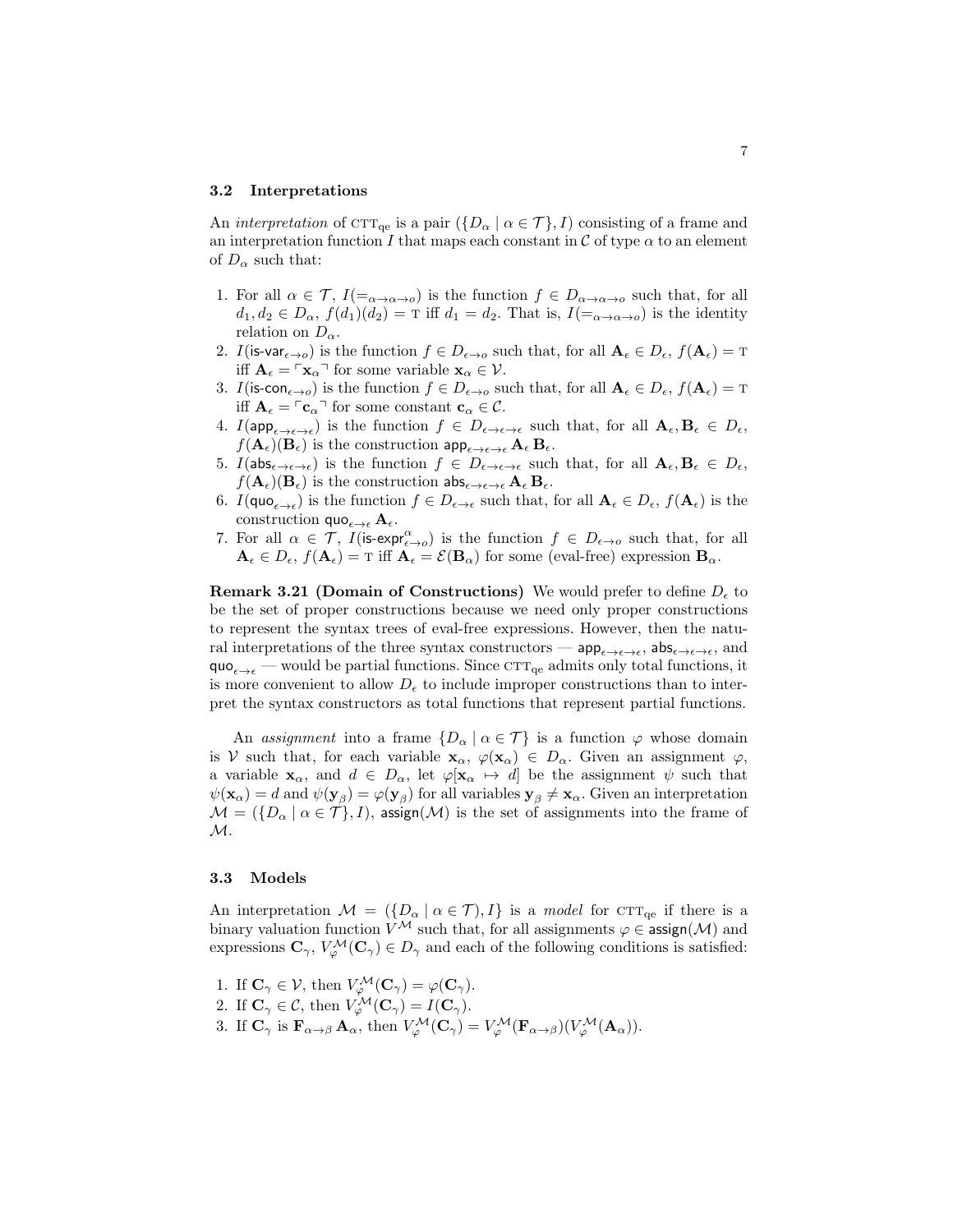- 4. If  $\mathbf{C}_{\gamma}$  is  $\lambda \mathbf{x}_{\alpha}$  .  $\mathbf{B}_{\beta}$ , then  $V^{\mathcal{M}}_{\varphi}(\mathbf{C}_{\gamma})$  is the function  $f \in D_{\alpha \to \beta}$  such that, for each  $d \in D_{\alpha}$ ,  $f(d) = V^{\mathcal{M}}_{\varphi[\mathbf{x}_{\alpha} \mapsto d]}(\mathbf{B}_{\beta})$ .
- 5. If  $\mathbf{C}_{\gamma}$  is  $\ulcorner \mathbf{A}_{\alpha} \urcorner$ , then  $V_{\varphi}^{\mathcal{M}}(\mathbf{C}_{\gamma}) = \mathcal{E}(\mathbf{A}_{\alpha})$ .
- 6. If  $\mathbf{C}_{\gamma}$  is  $[\![\mathbf{A}_{\epsilon}]\!]_{\beta}$  and  $V_{\varphi}^{\mathcal{M}}(\mathsf{is-expr}_{\epsilon\to 0}^{\beta} \mathbf{A}_{\epsilon}) = \mathrm{T}$ , then

$$
V_{\varphi}^{\mathcal{M}}(\mathbf{C}_{\gamma})=V_{\varphi}^{\mathcal{M}}(\mathcal{E}^{-1}(V_{\varphi}^{\mathcal{M}}(\mathbf{A}_{\epsilon}))).
$$

**Proposition 3.31** Models for  $\text{CTT}_{\text{ge}}$  exist.

*Proof.* It is easy to construct an interpretation  $\mathcal{M} = (\{\mathcal{D}_{\alpha} \mid \alpha \in \mathcal{T}\}, I)$  that is a model for  $\text{CTT}_{\text{qe}}$ . Note that, if  $V^{\mathcal{M}}_{\varphi}(\mathsf{is-expr}^{\beta}_{\epsilon\to o} \mathbf{A}_{\epsilon}) = \mathbf{F}$ , then  $V^{\mathcal{M}}_{\varphi}([\mathbf{A}_{\epsilon}]]_{\beta})$  can be any value in  $D_\beta$ .

Remark 3.32 (Standard vs. General Models) The notion of a model defined here is a *standard model* in which each function domain  $D_{\alpha \to \beta}$  is the set of all total functions from  $D_{\alpha}$  to  $D_{\beta}$ . Andrews' semantics for  $\mathcal{Q}_0$  is based on the notion of a general model, introduced by Leon Henkin [15], in which each function domain  $D_{\alpha \to \beta}$  is a set of *some* total functions from  $D_{\alpha}$  to  $D_{\beta}$ . General models can be easily defined for  $\text{CTT}_{\text{ge}}$ . The definition of a frame, however, has to be changed so that the domain  $D_{\epsilon}$  may include "nonstandard constructions".

 $\textbf{Remark 3.33 (Semantics of Evaluations) When }\text{ $V_{\varphi}^{\mathcal{M}}(\text{is-expr}^{\beta}_{\epsilon\to o}\,\mathbf{A}_{\epsilon})\,=\,\text{T},}$ the semantics of  $V^{\mathcal{M}}_{\varphi}([\mathbf{A}_{\epsilon}]\_p)$  involves a double valuation as mentioned in the Double Substitution Problem described in the Introduction. Double Substitution Problem described in the Introduction.

Remark 3.34 (Undefined Evaluations) Suppose  $V^{\mathcal{M}}_{\varphi}(\mathbf{A}_{\epsilon})$  is an improper construction. Then  $V^{\mathcal{M}}_{\varphi}(\mathcal{E}^{-1}(V^{\mathcal{M}}_{\varphi}(A_{\epsilon})))$  is undefined and  $V^{\mathcal{M}}_{\varphi}([\![A_{\epsilon}]\!]_{\beta})$  has no natural value. Since  $\text{CTT}_{\text{qe}}$  does not admit undefined expressions,  $V_{\varphi}^{\mathcal{M}}([\mathbf{A}_{\epsilon}]]_{\beta})$  is defined but its value is unspecified. Similarly, if  $V^{\mathcal{M}}_{\varphi}(\mathbf{A}_{\epsilon})$  is a proper construction of the form  $\mathcal{E}(\mathbf{B}_{\gamma})$  with  $\gamma \neq \beta$ ,  $V_{\varphi}^{\mathcal{M}}(\mathbf{A}_{\epsilon}|\mathbf{A}_{\epsilon})$  is unspecified.

Let M be a model for CTT<sub>qe</sub>.  $A_o$  is valid in M, written  $M \models A_o$ , if  $\mathcal{V}_{\varphi}^{\mathcal{M}}(\mathbf{A}_{o}) = \mathsf{T}$  for all assignments  $\varphi \in \mathsf{assign}(\mathcal{M}).$ 

**Proposition 3.35** Let M be a model for  $\text{CTT}_{\text{qe}}$ ,  $A_{\epsilon}$  be a construction, and  $\varphi \in \mathsf{assign}(\mathcal{M}).\ \ Then \ \mathcal{V}^\mathcal{M}_\varphi(\bm{A}_\epsilon) = \bm{A}_\epsilon.$ 

Proof. Follows immediately from conditions 4–6 of the definition of an interpretation and condition 5 of the definition of a model.  $\Box$ 

**Theorem 3.36 (Law of Quotation)**  $\mathbf{A}_{\alpha} = \mathcal{E}(\mathbf{A}_{\alpha})$  is valid in every model of  $\text{CTT}_{\text{qe}}$ .

*Proof.* Let M be a model of  $\text{CTT}_{\text{qe}}$  and  $\varphi \in \text{assign}(\mathcal{M})$ . Then

$$
\mathcal{V}_{\varphi}^{\mathcal{M}}(\ulcorner \mathbf{A}_{\alpha}\urcorner) \tag{1}
$$

$$
= \mathcal{E}(\mathbf{A}_{\alpha}) \tag{2}
$$

$$
= \mathcal{V}_{\varphi}^{\mathcal{M}}(\mathcal{E}(\mathbf{A}_{\alpha})) \tag{3}
$$

8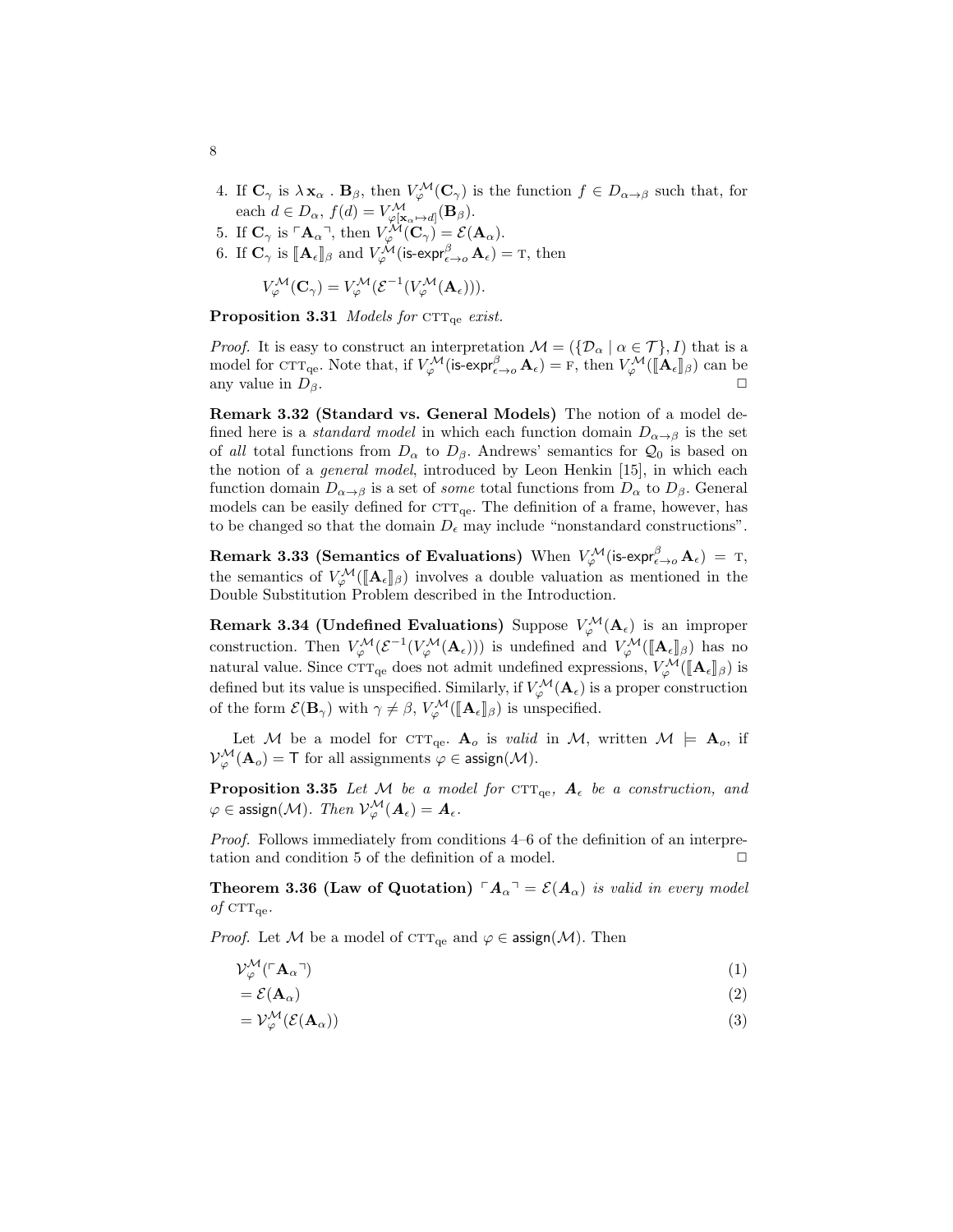(2) follows from condition 5 of the definition of a model, and (3) follows from Proposition 3.35. Hence  $\mathcal{V}_{\varphi}^{\mathcal{M}}(\ulcorner \mathbf{A}_{\alpha} \urcorner) = \mathcal{V}_{\varphi}^{\mathcal{M}}(\mathcal{E}(\mathbf{A}_{\alpha}))$  for all  $\varphi \in \mathsf{assign}(\mathcal{M})$  which implies  $\ulcorner \mathbf{A}_{\alpha} \urcorner = \mathcal{E}(\mathbf{A}_{\alpha})$  is valid in M.  $\Box$ 

**Theorem 3.37 (Law of Disquotation)**  $\llbracket \ulcorner A_\alpha \urcorner \rrbracket_\alpha = A_\alpha$  is valid in every model of  $\text{CTT}_{\text{ge}}$ .

*Proof.* Let M be a model of  $\text{CTT}_{\text{qe}}$  and  $\varphi \in \text{assign}(\mathcal{M})$ . Then

$$
\mathcal{V}_{\varphi}^{\mathcal{M}}([\mathbf{r}_{\mathbf{A}_{\alpha}}\mathbf{I}_{\alpha}])
$$
\n<sup>(1)</sup>

$$
= \mathcal{V}_{\varphi}^{\mathcal{M}}(\mathcal{E}^{-1}(\mathcal{V}_{\varphi}^{\mathcal{M}}(\ulcorner \mathbf{A}_{\alpha} \urcorner))) \tag{2}
$$

$$
= \mathcal{V}_{\varphi}^{\mathcal{M}}(\mathcal{E}^{-1}(\mathcal{E}(\mathbf{A}_{\alpha}))) \tag{3}
$$

$$
=\mathcal{V}_{\varphi}^{\mathcal{M}}(\mathbf{A}_{\alpha})\tag{4}
$$

Since  $V^{\mathcal{M}}_{\varphi}$  (is-expr $^{\alpha}_{\epsilon\to\rho}$   $\lceil \mathbf{A}_{\alpha} \rceil$ ) = T, (2) follows from condition 6 of the definition of a model.  $\mathcal{V}_{\varphi}^{\mathcal{M}}(\ulcorner \mathbf{A}_\alpha \urcorner) = \mathcal{E}(\mathbf{A}_\alpha)$  by condition 5 of the definition of a model. (3) and (4) are then immediate. Hence  $\mathcal{V}_{\varphi}^{\mathcal{M}}([\mathbb{F}_{\mathbf{A}_{\alpha}}]_{\alpha}) = \mathcal{V}_{\varphi}^{\mathcal{M}}(\mathbf{A}_{\alpha})$  for all  $\varphi \in \mathsf{assign}(\mathcal{M})$ which implies  $\llbracket \ulcorner \mathbf{A}_{\alpha} \urcorner \rrbracket_{\alpha} = \mathbf{A}_{\alpha}$  is valid in  $\mathcal{M}$ .

Remark 3.38 (Evaluation Problem) Theorem 3.37 shows that disquotation holds universally in  $\text{CTT}_{\text{qe}}$  contrary to the Evaluation Problem described in the Introduction. We have avoided the Evaluation Problem in  $\text{CTT}_{\text{qe}}$  by admitting only quotations of eval-free expressions. If quotations of non-eval-free expressions were allowed in  $\text{CTT}_{\text{qe}}$ , the logic would be significantly more expressive, but also much more complicated, as seen in  $\mathcal{Q}_0^{\text{uqe}}$  [9].

Remark 3.39 (Quotation restricted to Closed Expressions) If quotation is restricted to closed eval-free expressions in  $\text{CTT}_{qe}$ , then the Variable Problem and Double Substitution Problem disappear. However, most of the usefulness of having quotation and evaluation in  $\text{CTT}_{\text{qe}}$  would also disappear which is illustrated by the examples in the next section.

# 4 Examples

We will present in this section four examples that illustrate the utility of the quotation and evaluation facility in  $\text{CTT}_{\text{qe}}$ .

### 4.1 Reasoning about Syntax

Reasoning about the syntax of expressions is normally performed in the metalogic, but in  $\text{CTT}_{\text{ge}}$  reasoning about the syntax of eval-free expressions can be performed in the logic itself. This is done by reasoning about constructions (which represent the syntax trees of eval-free expressions) using quotation and the machinery of constructions. Algorithms that manipulate eval-free expressions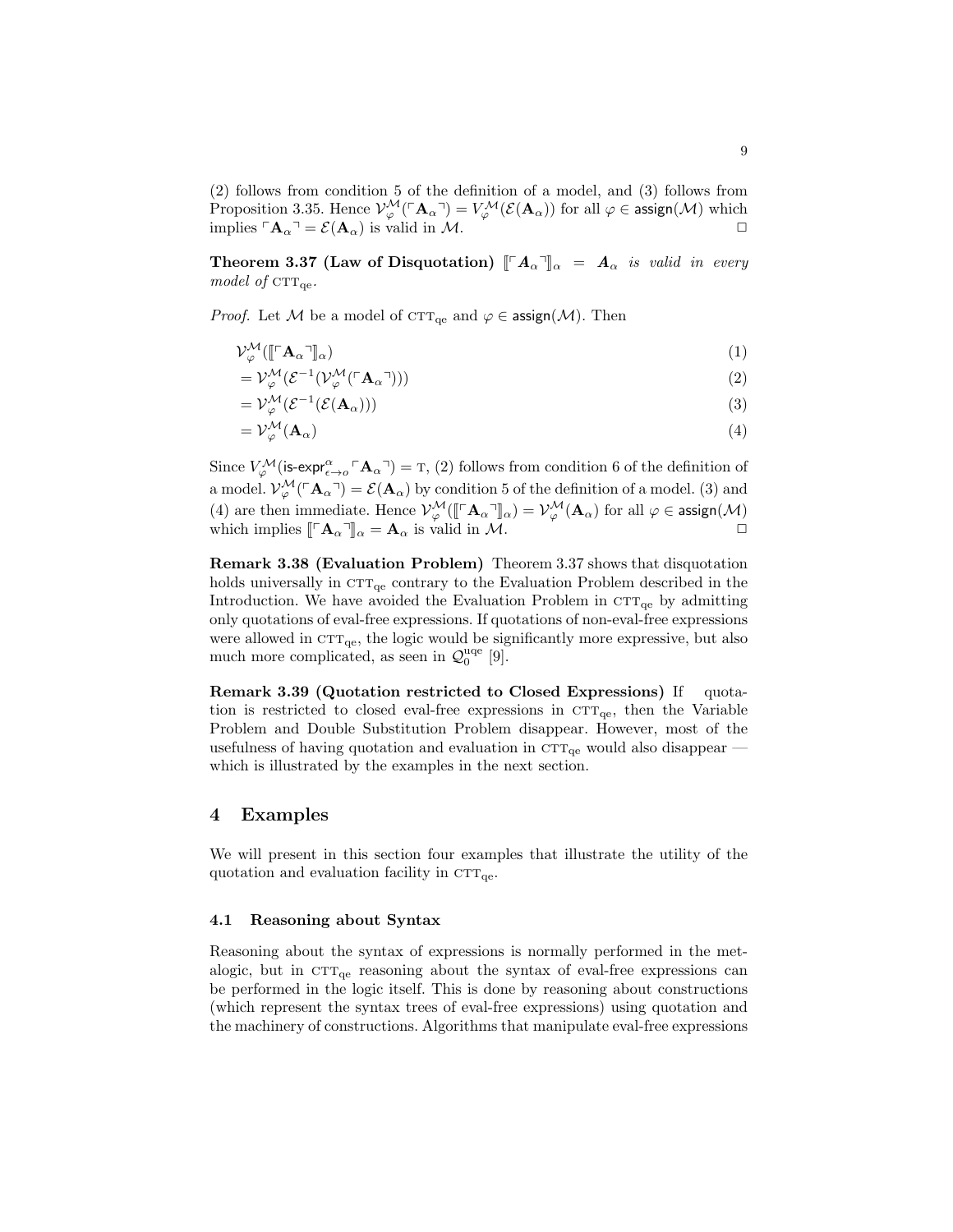can be formalized as functions that manipulate constructions. The functions can be executed using beta-reduction, rewriting, and other kinds of simplification.

As an example, consider the constant make-implication $\epsilon \rightarrow \epsilon \rightarrow \epsilon$  defined as

$$
\lambda x_{\epsilon} \ . \ \lambda \ y_{\epsilon} \ . \ \big( {\sf app}_{\epsilon \to \epsilon \to \epsilon} \, \big( {\sf app}_{\epsilon \to \epsilon \to \epsilon} \, \ulcorner \!\varsup_{o \to o \to o} \urcorner x_{\epsilon} \big) \, y_{\epsilon} \big).
$$

It can be used to build constructions that represent implications. As another example, consider the constant is-app $_{\epsilon \to o}$  defined as

$$
\lambda x_{\epsilon} \cdot \exists y_{\epsilon} \cdot \exists z_{\epsilon} \cdot x_{\epsilon} = (\mathsf{app}_{\epsilon \to \epsilon \to \epsilon} y_{\epsilon} z_{\epsilon}).
$$

It can be used to test whether a construction represents a function application.

Reasoning about syntax is a two-step process: First, a construction is built using quotation and the machinery of constructions, and second, the construction is employed using evaluation. Continuing the example above,

make-implication $_{\epsilon \rightarrow \epsilon \rightarrow \epsilon}$   $\lceil \mathbf{A}_o \rceil \lceil \mathbf{B}_o \rceil$ 

builds a construction equivalent to the quotation  $\mathsf{A}_{\rho} \supset \mathbf{B}_{\rho}$ <sup> $\neg$ </sup> and

[make-implication<sub> $\epsilon \rightarrow \epsilon \rightarrow \epsilon$ </sub>  $\mathbf{A}_o$ <sup>¬</sup> $\mathbf{B}_o$ <sup>¬</sup>]<sub>o</sub>

employs the construction as the implication  $A_o \supset B_o$ . Using this mixture of quotation and evaluation, it is possible to express the interplay of syntax and semantics that is needed to formalize syntax-based algorithms that are commonly used in mathematics [8]. See section 4.4 for an example.

### 4.2 Quasiquotation

Quasiquotation is a parameterized form of quotation in which the parameters serve as holes in a quotation that are filled with expressions that denote syntactic values. It is a very powerful syntactic device for specifying expressions and defining macros. Quasiquotation was introduced by Willard Van Orman Quine in 1940 in the first version of his book Mathematical Logic [19]. It has been extensively employed in the Lisp family of programming languages [3].<sup>4</sup>

In  $CTT_{\text{qe}}$ , constructing a large quotation from smaller quotations can be tedious because it requires many applications of syntax constructors. Quasiquotation provides a convenient way to construct big quotations from little quotations. It can be defined straightforwardly in  $CTT_{qe}$ .

A *quasi-expression* of  $\text{CTT}_{\text{qe}}$  is defined inductively as follows:

- 1.  $[A_{\epsilon}]$  is a quasi-expression called an *antiquotation*.
- 2.  $\mathbf{x}_{\alpha}$  is a quasi-expression.
- 3.  $\mathbf{c}_{\alpha}$  is a quasi-expression.

10

<sup>&</sup>lt;sup>4</sup> In Lisp, the standard symbol for quasiquotation is the backquote (') symbol, and thus in Lisp, quasiquotation is usually called backquote.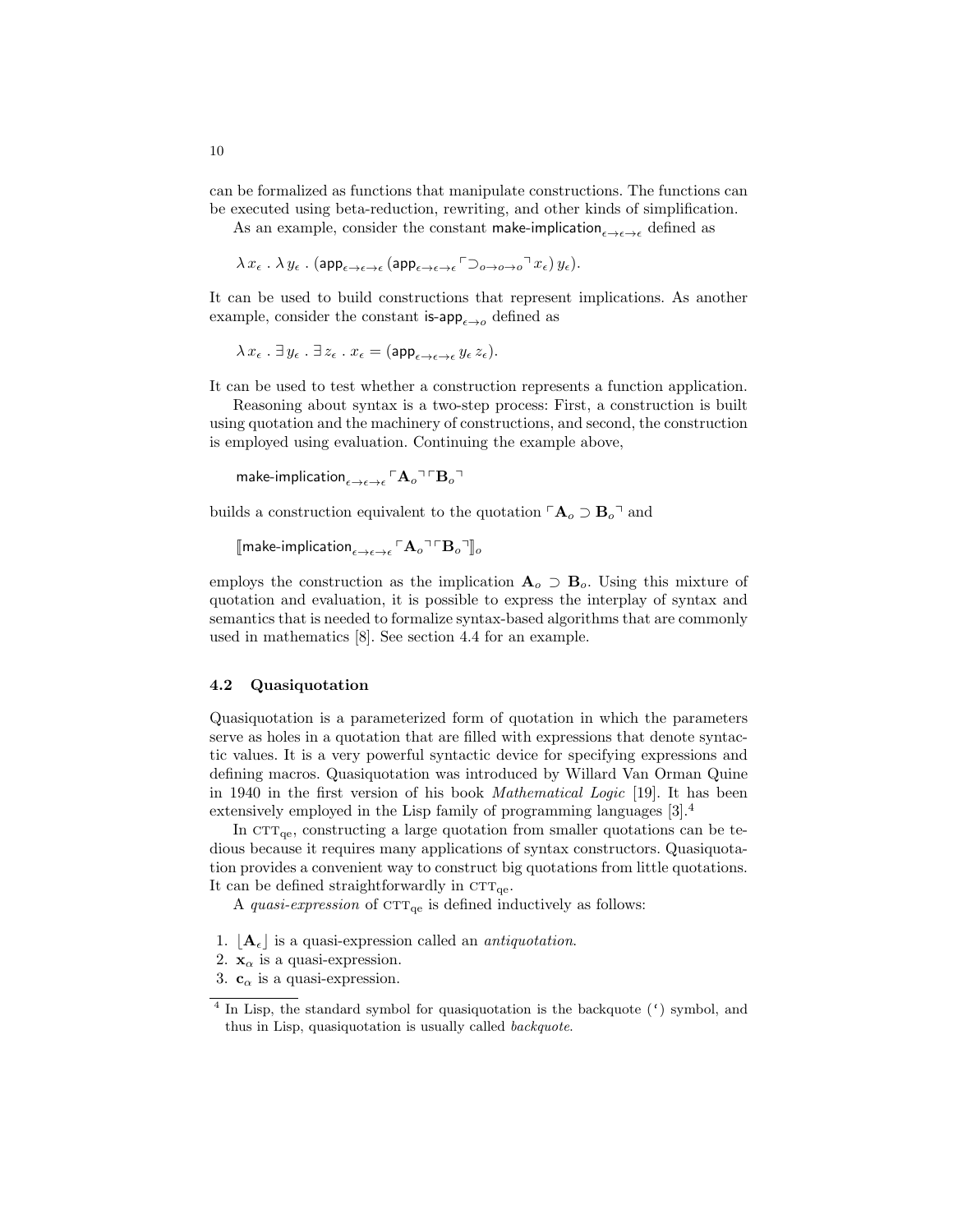4. If M and N are quasi-expressions, then  $(M N)$ ,  $(\lambda \mathbf{x}_{\alpha} \cdot N)$ ,  $(\lambda | \mathbf{A}_{\epsilon} | N)$ , and  $\ulcorner M\urcorner$  are quasi-expressions.

A quasi-expression is thus an eval-free expression where one or more subexpressions have been replaced by antiquotations. For example,  $\neg(\mathbf{A}_o \wedge [\mathbf{B}_\epsilon])$  is a quasi-expression. Obviously, every eval-free expression is a quasi-expression.

Let  $\mathcal{E}'$  be the function mapping quasi-expressions to expressions of type  $\epsilon$ that is defined inductively as follows:

1.  $\mathcal{E}'(\lfloor \mathbf{A}_{\epsilon} \rfloor) = \mathbf{A}_{\epsilon}.$ 2.  $\mathcal{E}'(\mathbf{x}_{\alpha}) = \ulcorner \mathbf{x}_{\alpha} \urcorner$ . 3.  $\mathcal{E}'(\mathbf{c}_{\alpha}) = \lceil \mathbf{c}_{\alpha} \rceil$ . 4.  $\mathcal{E}'(M|N) = \mathsf{app}_{\epsilon \to \epsilon \to \epsilon} \, \mathcal{E}'(M) \, \mathcal{E}'(N).$ 5.  $\mathcal{E}'(\lambda M \cdot N) = \mathsf{abs}_{\epsilon \to \epsilon \to \epsilon} \, \mathcal{E}'(M) \, \mathcal{E}'(N)$ . 6.  $\mathcal{E}(\ulcorner M \urcorner) = \text{quo}_{\epsilon \to \epsilon} \mathcal{E}'(M)$ .

Notice that  $\mathcal{E}'(M) = \mathcal{E}(M)$  when M is an eval-free expression. Continuing our example above,  $\mathcal{E}'(\neg(\mathbf{A}_o \land [\mathbf{B}_\epsilon])) =$ 

 $\mathsf{app}_{\epsilon \to \epsilon \to \epsilon}$   $\ulcorner \neg_{o \to o} \urcorner (\mathsf{app}_{\epsilon \to \epsilon \to \epsilon} (\mathsf{app}_{\epsilon \to \epsilon \to \epsilon} \ulcorner \wedge_{o \to o \to o} \urcorner \mathcal{E}'(\mathbf{A}_o)) \mathbf{B}_{\epsilon}).$ 

A quasiquotation is an expression of the form  $\lceil M \rceil$  where M is a quasiexpression. Thus every quotation is a quasiquotation. The quasiquotation  $\lceil M \rceil$ serves as an alternate notation for the expression  $\mathcal{E}'(M)$ . So  $\ulcorner \neg (\mathbf{A}_o \wedge \lbrack \mathbf{B}_{\epsilon} \rbrack) \urcorner$ stands for the significantly more verbose expression in the previous paragraph. It represents the syntax tree of a negated conjunction in which the part of the tree corresponding to the second conjunct is replaced by the syntax tree represented by  $B_{\epsilon}$ . If  $B_{\epsilon}$  is a quotation  $\Gamma C_{o}^{\dagger}$ , then the quasiquotation  $\Gamma \neg (A_{o} \wedge [\Gamma C_{o}^{\dagger}]^{\dagger}$  is equivalent to the quotation  $\ulcorner \neg (\mathbf{A}_o \wedge \mathbf{C}_o) \urcorner$ .

### 4.3 Schemas

A schema is a metalogical expression containing syntactic variables. An instance of a schema is a logical expression obtained by replacing the syntactic variables with appropriate logical expressions. In  $\text{CTT}_{\text{qe}}$ , a schema can be formalized as a single logical expression.

For example, consider the *law of excluded middle (LEM)* that is expressed as the formula schema  $A \vee \neg A$  where A is a syntactic variable ranging over all formulas. LEM can be formalized in  $CTT_{qe}$  as the universal statement

 $\forall x_{\epsilon}$  . is-expr $_{\epsilon\to o}^o x_{\epsilon} \supset [x_{\epsilon}]_o \vee \neg [x_{\epsilon}]_o$ .

An instance of this formalization of LEM is any instance of the universal statement. Using quasiquotation, LEM could also be formalized in  $CTT_{qe}$  as

$$
\forall x_{\epsilon} \text{ . is-expr}_{\epsilon \to o}^o x_{\epsilon} \supset \llbracket \ulcorner [x_{\epsilon}] \lor \lnot [x_{\epsilon}] \urcorner \rrbracket_o.
$$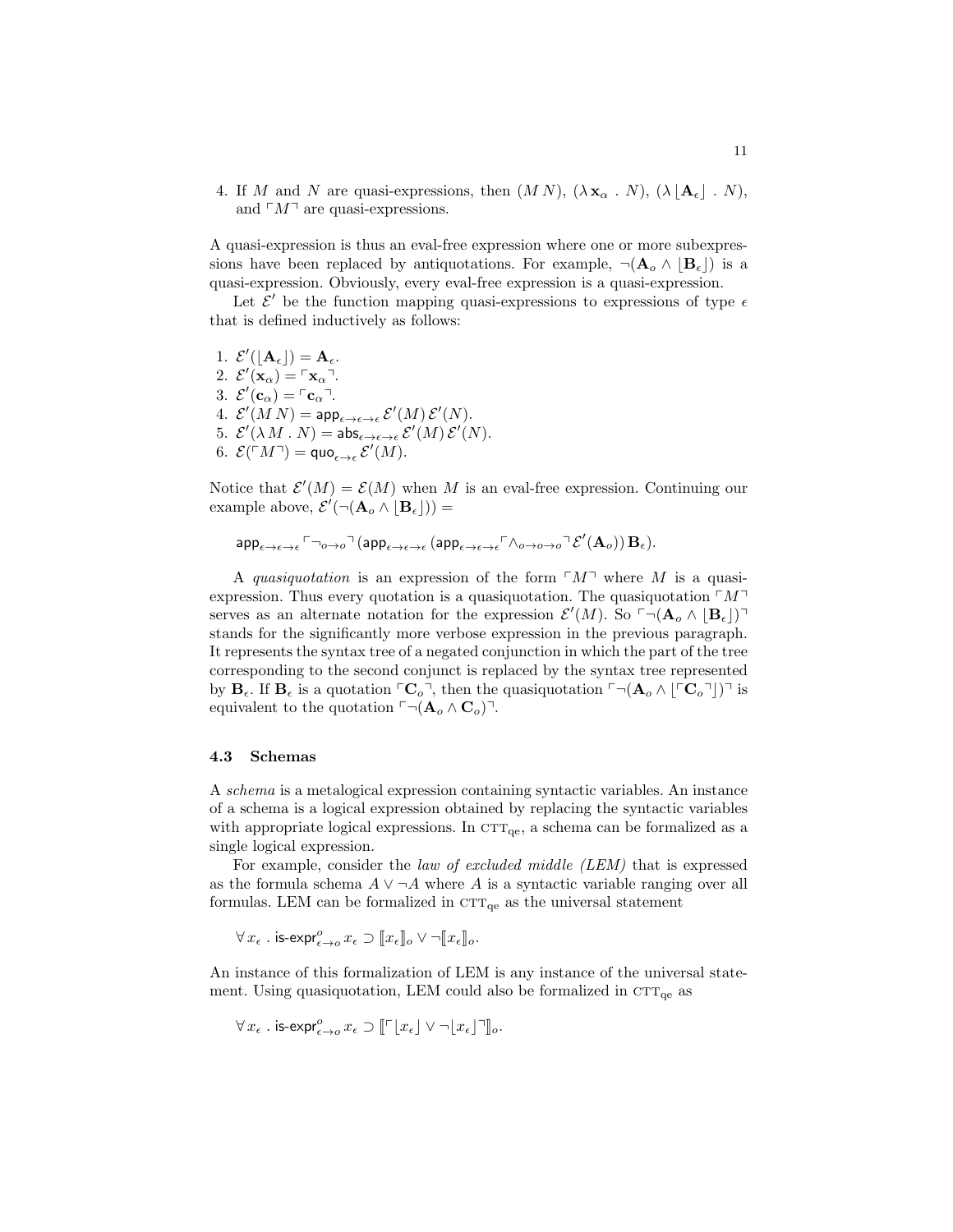If we assume that the domain of the type  $\iota$  is the natural numbers and  $\mathcal C$ includes the usual constants of natural number arithmetic (including a constant  $S_{\iota \to \iota}$  representing the successor function), then the (first-order) *induction schema* for Peano arithmetic can be formalized in  $\text{CTT}_{\text{qe}}$  as

$$
\forall f_{\epsilon} \text{ . } \left( \text{is-exp}_{\epsilon \to o}^{t \to o} f_{\epsilon} \wedge \text{is-peano}_{\epsilon \to o} f_{\epsilon} \right) \supset
$$

$$
\left( \left( \llbracket f_{\epsilon} \rrbracket_{t \to o} 0 \wedge (\forall x_{t} \text{ . } \llbracket f_{\epsilon} \rrbracket_{t \to o} x_{t} \supset \llbracket f_{\epsilon} \rrbracket_{t \to o} (\mathsf{S}_{t \to t} x_{t})) \right) \supset \forall x_{t} \text{ . } \llbracket f_{\epsilon} \rrbracket_{t \to o} x_{t} \right)
$$

where is-peano $\epsilon \rightarrow 0$  f<sub> $\epsilon$ </sub> holds iff f<sub> $\epsilon$ </sub> represents the syntax tree of a predicate of first-order Peano arithmetic. Hence it is possible to directly formalize first-order Peano arithmetic in  $\text{CTT}_{qe}$ . The *induction schema for Presburger arithmetic* can be formalized similarly using an appropriate predicate is-presburger $_{\epsilon \rightarrow o}$ .

#### 4.4 Meaning Formulas

Many symbolic algorithms work by manipulating mathematical expressions in a mathematically meaningful way. A meaning formula for such an algorithm is a statement that captures the mathematical relationship between the input and output expressions of the algorithm. For example, consider a symbolic differentiation algorithm that takes as input an expression (say  $x^2$ ), repeatedly applies syntactic differentiation rules to the expression, and then returns as output the final expression  $(2x)$  that is produced. The intended meaning formula of this algorithm states that the function  $(\lambda x : \mathbb{R} \cdot 2x)$  represented by the output expression is the derivative of the function  $(\lambda x : \mathbb{R} \cdot x^2)$  represented by the input expression.

Meaning formulas are difficult to express in a traditional logic like first-order logic or simple type theory since there is no way to directly refer to the syntactic structure of the expressions in the logic [8]. However, meaning formulas can be easily expressed in  $\text{CTT}_{\text{ge}}$ .

Consider the following example. Assume that the domain of the type  $\iota$  is the real numbers and  $\mathcal C$  includes the usual constants of real number arithmetic plus (1) is-poly<sub> $\epsilon\to o$ </sub> such that is-poly<sub> $\epsilon\to o$ </sub>  $\mathbf{A}_{\epsilon} = \mathrm{T}$  iff  $\mathbf{A}_{\epsilon}$  represents a syntax tree of an expression of type  $\iota$  that is a polynomial, (2) deriv $(\iota \rightarrow \iota) \rightarrow (\iota \rightarrow \iota)$ such that deriv $(\iota \rightarrow \iota) \rightarrow (\iota \rightarrow \iota)$  **F**<sub> $i \rightarrow \iota$ </sub> is the derivative of the function  $\mathbf{F}_{\iota \rightarrow \iota}$ , and (3) poly-diff<sub> $\epsilon \to \epsilon \to \epsilon$ </sub> such that, if is-poly<sub> $\epsilon \to o$ </sub>  $\mathbf{A}_{\epsilon}$  holds, then poly-diff $\epsilon \to \epsilon \to \epsilon \mathbf{A}_{\epsilon}$ <sup>r</sup> x<sub>i</sub><sup>-1</sup> is the result of applying the usual differentiation rules for polynomials to  $\mathbf{A}_{\epsilon}$  with respect to  $\mathbf{x}_{\iota}$ . Then the meaning formula for poly-diff $_{\epsilon \to \epsilon \to \epsilon}$  is

$$
\forall u_{\epsilon} \;.\; \forall v_{\epsilon} \;.\; \big( \text{is-var}_{\epsilon \to o} u_{\epsilon} \wedge \text{is-expr}_{\epsilon \to o}^{\iota} u_{\epsilon} \wedge \text{is-poly}_{\epsilon \to o} v_{\epsilon} \big) \supset \\ \text{deriv}_{(\iota \to \iota) \to (\iota \to \iota)} \big( [\![ \text{abs}_{\epsilon \to \epsilon \to \epsilon} u_{\epsilon} \, v_{\epsilon} ]\!]_{\iota \to \iota} \big) = \\ \text{[} \text{abs}_{\epsilon \to \epsilon \to \epsilon} u_{\epsilon} \, (\text{poly-diff}_{\epsilon \to \epsilon \to \epsilon} v_{\epsilon} \, u_{\epsilon}) ]\!]_{\iota \to \iota} \cdot \text{!}^5
$$

 $^5\,$  We restrict this example to polynomials since polynomial functions and their derivatives are always total. Thus issues of undefinedness do not arise in the formulation of the meaning formula for poly-diff $_{\epsilon \to \epsilon \to \epsilon}$ .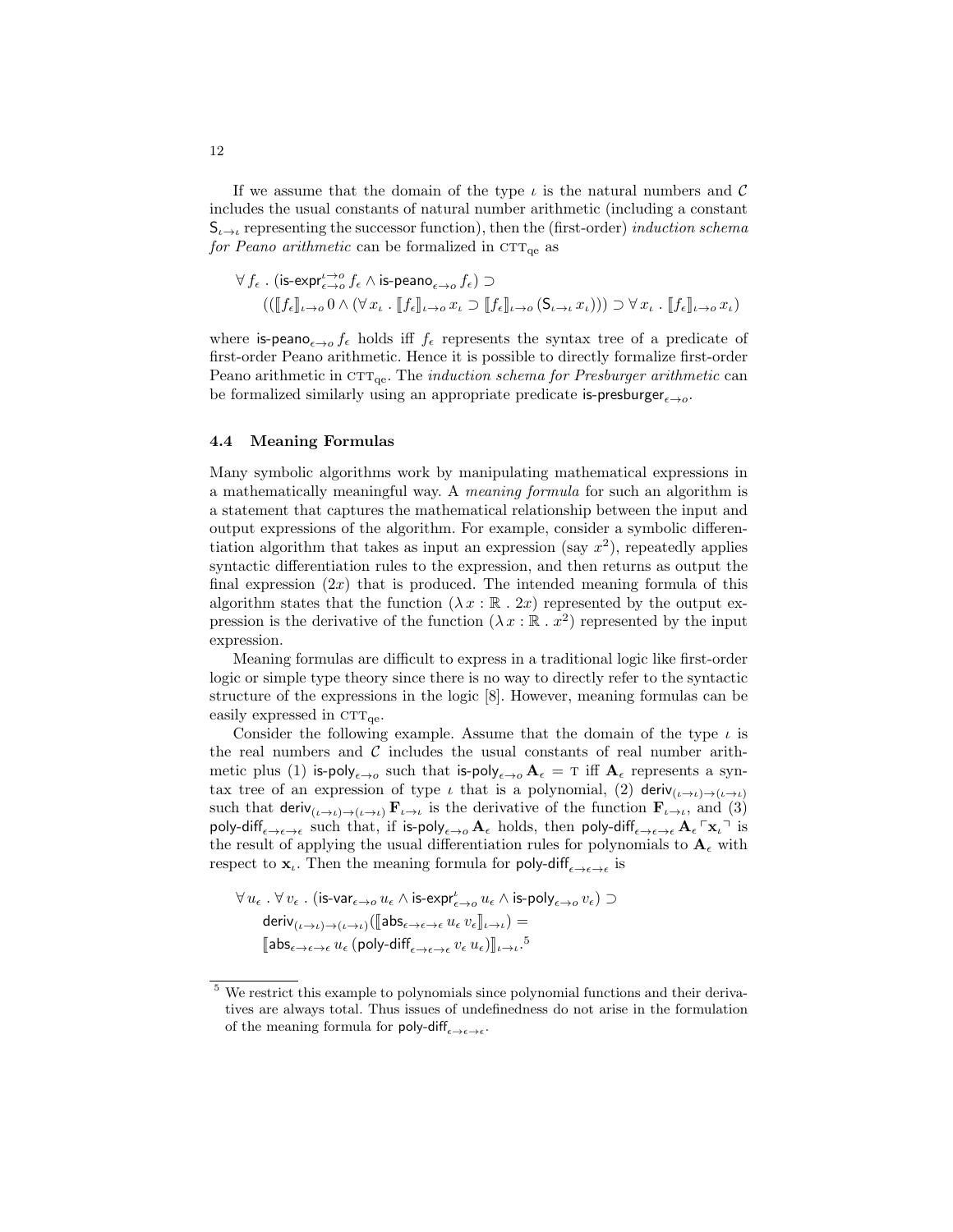The string of equations

$$
\text{deriv}_{(\iota \to \iota) \to (\iota \to \iota)} (\lambda x_{\iota} \cdot x_{\iota}^2) \tag{1}
$$

$$
= \text{deriv}_{(\iota \to \iota) \to (\iota \to \iota)}([\lbrack \ulcorner \lambda x_{\iota} \cdot x_{\iota}^2 \rbrack \rbrack_{\iota \to \iota})
$$
\n(2)

$$
= \text{deriv}_{(\iota \to \iota) \to (\iota \to \iota)} (\llbracket \text{abs}_{\epsilon \to \epsilon \to \epsilon} \ulcorner x_{\iota} \urcorner \ulcorner x_{\iota}^2 \urcorner \rrbracket_{\iota \to \iota}) \tag{3}
$$

$$
= [\mathsf{abs}_{\epsilon \to \epsilon \to \epsilon} \Gamma x_{\iota} \Gamma (\mathsf{poly-diff}_{\epsilon \to \epsilon \to \epsilon} \Gamma x_{\iota}^{2} \Gamma x_{\iota} \Gamma)]_{\iota \to \iota} \tag{4}
$$

$$
= [\mathbf{a} \mathbf{b} \mathbf{s}_{\epsilon \to \epsilon \to \epsilon} \ulcorner x_t \urcorner \ulcorner 2 * x_t \urcorner]_{t \to t} \tag{5}
$$

$$
= [\![\ulcorner \lambda x_t \cdot 2 * x_t \urcorner]\!]_{t \to t} \tag{6}
$$

$$
=\lambda x_{\iota} \cdot 2 * x_{\iota} \tag{7}
$$

proves (informally) the desired result where the equation given by (3) and (4) results from instantiating the meaning formula for poly-diff<sub> $\epsilon \rightarrow \epsilon \rightarrow \epsilon$ </sub> with  $\lceil x_{\iota} \rceil$  and  $\lceil x_i^{2} \rceil$ .

# 5 A Sketch of a Simple Proof System

At first glance, it would appear that a proof system for  $\text{CTT}_{\text{qe}}$  could be straightforwardly developed by extending Andrews' proof system for  $Q_0$  [2, p. 213]. We can define is-var $_{\epsilon\to o}$  (and is-con $_{\epsilon\to o}$  in a similar way) by the axiom schemas is-var $_{\epsilon\to o}$   $\lceil x_\alpha \rceil$  and  $\neg$ is-var $_{\epsilon\to o}$   $A_\epsilon$  where  $A_\epsilon$  is any construction that is not a quoted variable. We can recursively define  $\mathsf{is\text{-}exp}_\epsilon^{\alpha}$  using a set of axioms that say how expressions are constructed. We can specify that the type  $\epsilon$  of constructions is an inductive type using a set of axioms that say (1) the constructions are distinct from each other and (2) induction holds for constructions. We can specify quotation using the Law of Quotation  $\mathbf{A}_{\alpha} = \mathcal{E}(\mathbf{A}_{\alpha})$  (Theorem 3.36). And we can specify evaluation using the Law of Disquotation  $\Vert \mathcal{A}_{\alpha} \Vert_{\alpha} = \mathbf{A}_{\alpha}$ (Theorem 3.37).

Andrews' proof system with these added axioms would enable simple theorems involving quotation and evaluation to be proved, but the proof system would not be able to substitute expressions for free variables occurring in the argument of an evaluation. Hence schemas and meaning formulas could be expressed in  $CTT_{\text{qe}}$ , but they would be useless because they could not be instantiated. Clearly, a useful proof system for  $\text{CTT}_{\text{qe}}$  requires some form of substitution that is applicable to evaluations.

Due to the Variable Problem, substitution involving evaluations cannot be purely syntactic as in a traditional logic. It must be a semantics-dependent operation in which side conditions, like whether a variable is free in an expression, are proved within the proof system. Since  $\text{CTT}_{\text{qe}}$  supports reasoning about syntax, an obvious way forward is to add to  $C$  a logical constant  $\mathsf{sub}_{\epsilon\to\epsilon\to\epsilon\to\epsilon}$  such that, if  $\mathbf{C}_{\beta}$  is the result of substituting  $\mathbf{A}_{\alpha}$  for each free occurrence of  $\mathbf{x}_{\alpha}$  in  $\mathbf{B}_{\beta}$ without any variable captures, then

 $\mathsf{sub}_{\epsilon \to \epsilon \to \epsilon \to \epsilon} \mathsf{A}_{\alpha} \mathsf{A}_{\alpha} \mathsf{A}_{\alpha} \mathsf{A}_{\beta} \mathsf{A}_{\beta} = \mathsf{A}_{\beta} \mathsf{A}_{\beta}$ 

 $\mathsf{sub}_{\epsilon\to\epsilon\to\epsilon\to\epsilon}$  thus plays the role of an explicit substitution operator [1].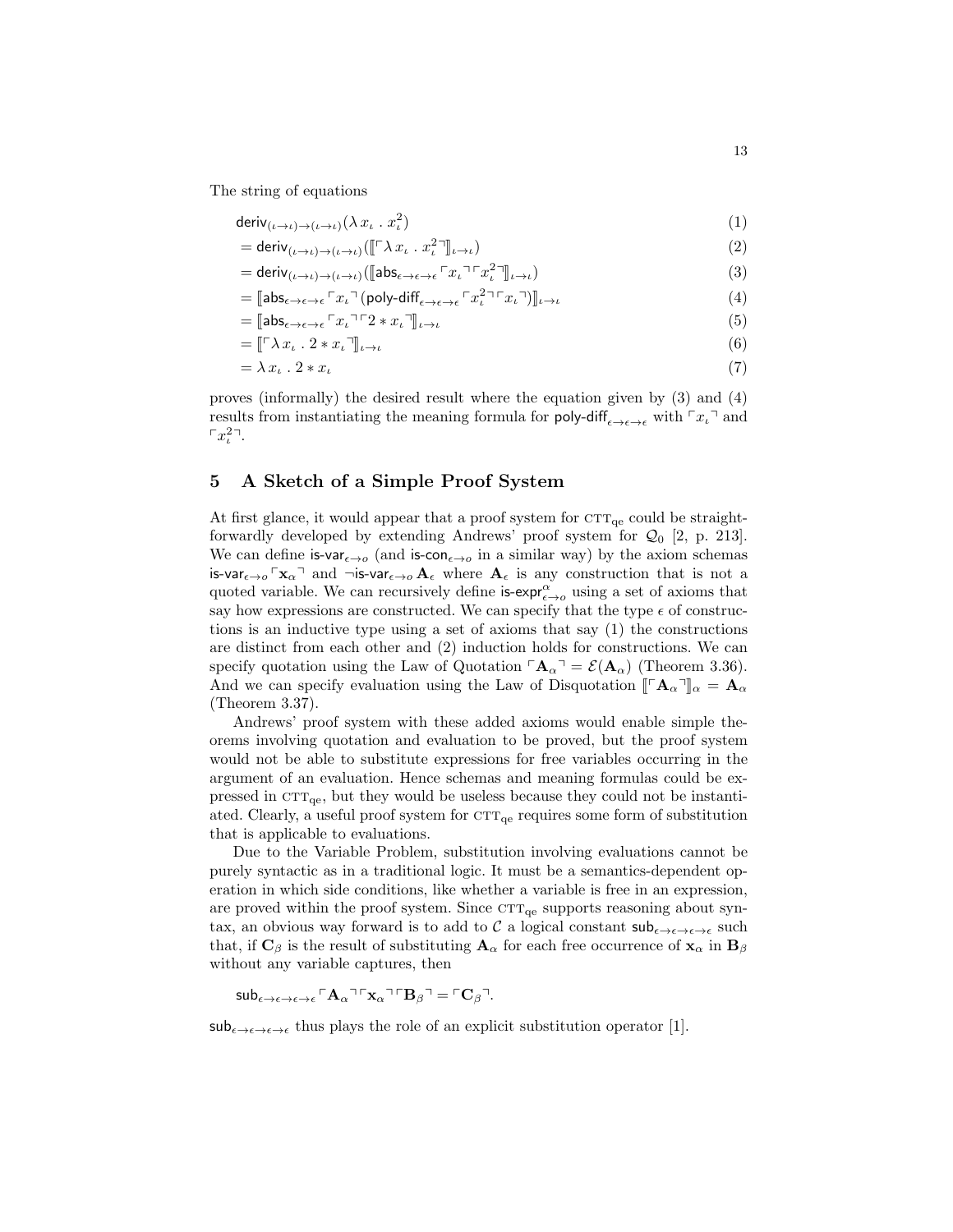This approach, however, does not work in  $\text{CT}_{\text{qe}}$  since  $\mathbf{B}_{\beta}$  may contain evaluations, but quotations in  $\text{CTT}_{\text{qe}}$  may not contain evaluations. Although the approach does work in  $\mathcal{Q}_0^{\text{uqe}}$  [9] in which quotations in  $\text{CTT}_{\text{qe}}$  may contain evaluations, it is extremely complicated due to the Evaluation Problem.

A more promising approach is to add some axiom schemas to the five betareduction axiom schemas used by Andrews' in his proof system for  $Q_0$  [2, p. 213] that specify beta-reduction of an application of the form  $(\lambda \mathbf{x}_{\alpha} \cdot \mathbf{B}_{\epsilon} |_{\beta}) \mathbf{A}_{\alpha}$ . But how do we overcome the Double Substitution Problem? There seems to be no easy way of emulating a double substitution with beta-reduction, so the best approach appears to be to consider only cases that do not require a second substitution, as formalized by the following axiom schema:

$$
(\text{is-expr}_{\epsilon \to o}^{\beta} ((\lambda \mathbf{x}_{\alpha} \cdot \mathbf{B}_{\epsilon}) \mathbf{A}_{\alpha}) \wedge \neg (\text{is-free-in}_{\epsilon \to \epsilon \to o} \ulcorner \mathbf{x}_{\alpha} \urcorner ((\lambda \mathbf{x}_{\alpha} \cdot \mathbf{B}_{\epsilon}) \mathbf{A}_{\alpha}))) \supset (\lambda \mathbf{x}_{\alpha} \cdot [\![\mathbf{B}_{\epsilon}]\!]_{\beta}) \mathbf{A}_{\alpha} = [\![(\lambda \mathbf{x}_{\alpha} \cdot \mathbf{B}_{\epsilon}) \mathbf{A}_{\alpha}]\!]_{\beta}.
$$

Here is-free-in<sub> $\epsilon \rightarrow \epsilon \rightarrow o$ </sub> would be a new logical constant in C, and the second condition would say that  $x_{\alpha}$  is not free in the expression whose syntax tree is represented by  $(\lambda x_{\alpha} \cdot \mathbf{B}_{\epsilon}) \mathbf{A}_{\alpha}$ . As a result, there would be no free occurrences of  $x_\alpha$  in the right-hand side of the conclusion after the evaluation is eliminated. Details of this approach will be given in a future paper that presents the proof system for  $\text{CTT}_{\text{qe}}$  that we have sketched.

## 6 Conclusion

Quotation and evaluation provide a basis for metaprogramming as seen in Lisp and other programming languages. We believe that these mechanisms can also provide a basis for metareasoning in traditional logics like first-order logic or simple type theory. However, incorporating quotation and evaluation into a traditional logic is much more challenging than incorporating them into a programming language due to the three problems we described in the Introduction.

In this paper we have introduced  $\text{CTT}_{\text{qe}}$ , a logic based on  $\mathcal{Q}_0$  [2], Andrews' version of Church's type theory, that includes quotation and evaluation. We have presented the syntax and semantics of  $\text{CTT}_{qe}$ , sketched a proof system for it, and given examples that show the practical benefit of having quotation and evaluation in a logic.

 $\text{CTT}_{\text{qe}}$  is a simpler version of  $\mathcal{Q}_0^{\text{uqe}}$  [9], a richer, but more complicated, version of  $\mathcal{Q}_0$  with undefinedness, quotation, and evaluation. In  $\mathcal{Q}_0^{\text{uqe}}$ , quotation may be applied to expressions containing evaluations, expressions may be undefined and functions may be partial, and substitution is implemented explicitly as a logical constant. Allowing quotation to be applied to all expressions makes  $\mathcal{Q}_0^{\text{uqe}}$  much more expressive than  $\text{CTT}_{\text{qe}}$  but also much more difficult to implement since substitution in the presence of evaluations is highly complex. We believe that  $CTT_{\text{qe}}$  would not be hard to implement. Since it is a version of Church's type theory, it could be implemented by extending an implementation of HOL [11] such as HOL Light [14].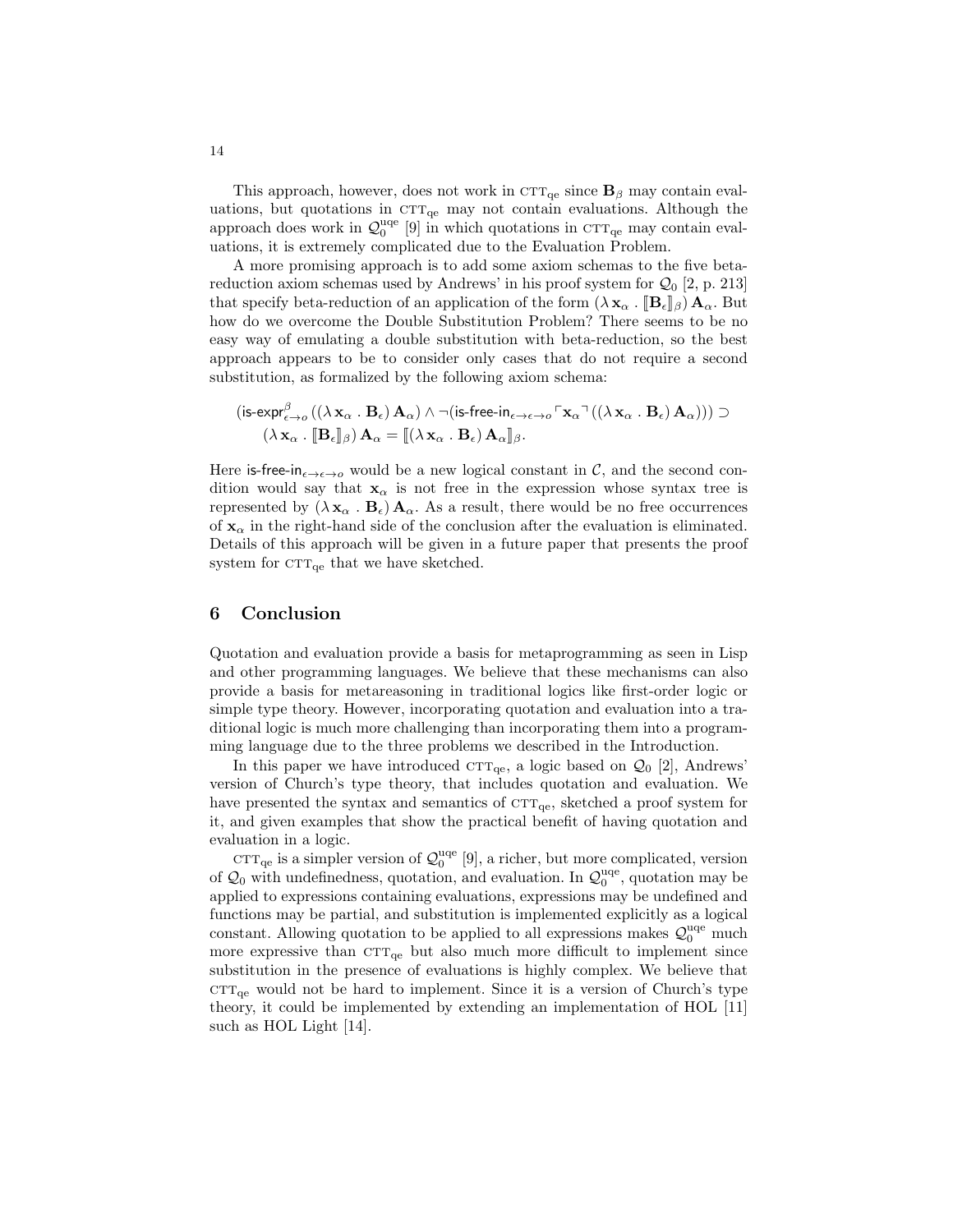Our approach for incorporating quotation and evaluation into Church's type theory — introducing an inductive type of constructions, a quotation operator, and a typed evaluation operator — can be applied to other logics including many-sorted first-order logic. We have shown that developing the needed syntax and semantics is relatively straightforward, while developing a proof system for the logic is fraught with difficulties.

# Acknowledgments

The author thanks the reviewers for their helpful comments and suggestions.

### References

- 1. M. Abadi, L. Cardelli, P.-L. Curien, and J.-J. Lévy. Explicit substitution. Journal of Functional Programming, 1:375–416, 1991.
- 2. P. B. Andrews. An Introduction to Mathematical Logic and Type Theory: To Truth through Proof, Second Edition. Kluwer, 2002.
- 3. A. Bawden. Quasiquotation in Lisp. In O. Danvy, editor, Proceedings of the 1999 ACM SIGPLAN Symposium on Partial Evaluation and Semantics-Based Program Manipulation, pages 4–12, 1999. Technical report BRICS-NS-99-1, University of Aarhus, 1999.
- 4. A. Chlipala. Certified Programming with Dependent Types: A Pragmatic Introduction to the Coq Proof Assistant. MIT Press, 2013.
- 5. A. Church. A formulation of the simple theory of types. Journal of Symbolic Logic, 5:56–68, 1940.
- 6. S. Costantini. Meta-reasoning: A survey. In A. C. Kakas and F. Sadri, editors, Computational Logic: Logic Programming and Beyond, Essays in Honour of Robert A. Kowalski, Part II, volume 2408 of Lecture Notes in Computer Science, pages 253–288, 2002.
- 7. W. M. Farmer. Chiron: A set theory with types, undefinedness, quotation, and evaluation. Computing Research Repository (CoRR), abs/1305.6206 (154 pp.), 2013.
- 8. W. M. Farmer. The formalization of syntax-based mathematical algorithms using quotation and evaluation. In J. Carette, D. Aspinall, C. Lange, P. Sojka, and W. Windsteiger, editors, Intelligent Computer Mathematics, volume 7961 of Lecture Notes in Computer Science, pages 35–50. Springer, 2013.
- 9. W. M. Farmer. Simple type theory with undefinedness, quotation, and evaluation. Computing Research Repository (CoRR), abs/1406.6706 (87 pp.), 2014.
- 10. G. Gonthier, A. Mahboubi, and E. Tassi. A Small Scale Reflection Extension for the Coq system. Research Report RR-6455, Inria Saclay Ile de France, 2015.
- 11. M. J. C. Gordon and T. F. Melham. Introduction to HOL: A Theorem Proving Environment for Higher Order Logic. Cambridge University Press, 1993.
- 12. J. Grundy, T. Melham, and J. O'Leary. A reflective functional language for hardware design and theorem proving. Journal of Functional Programming, 16, 2006.
- 13. J. Harrison. Metatheory and reflection in theorem proving: A survey and critique. Technical Report CRC-053, SRI Cambridge, 1995. Available at http://www.cl. cam.ac.uk/~jrh13/papers/reflect.ps.gz.